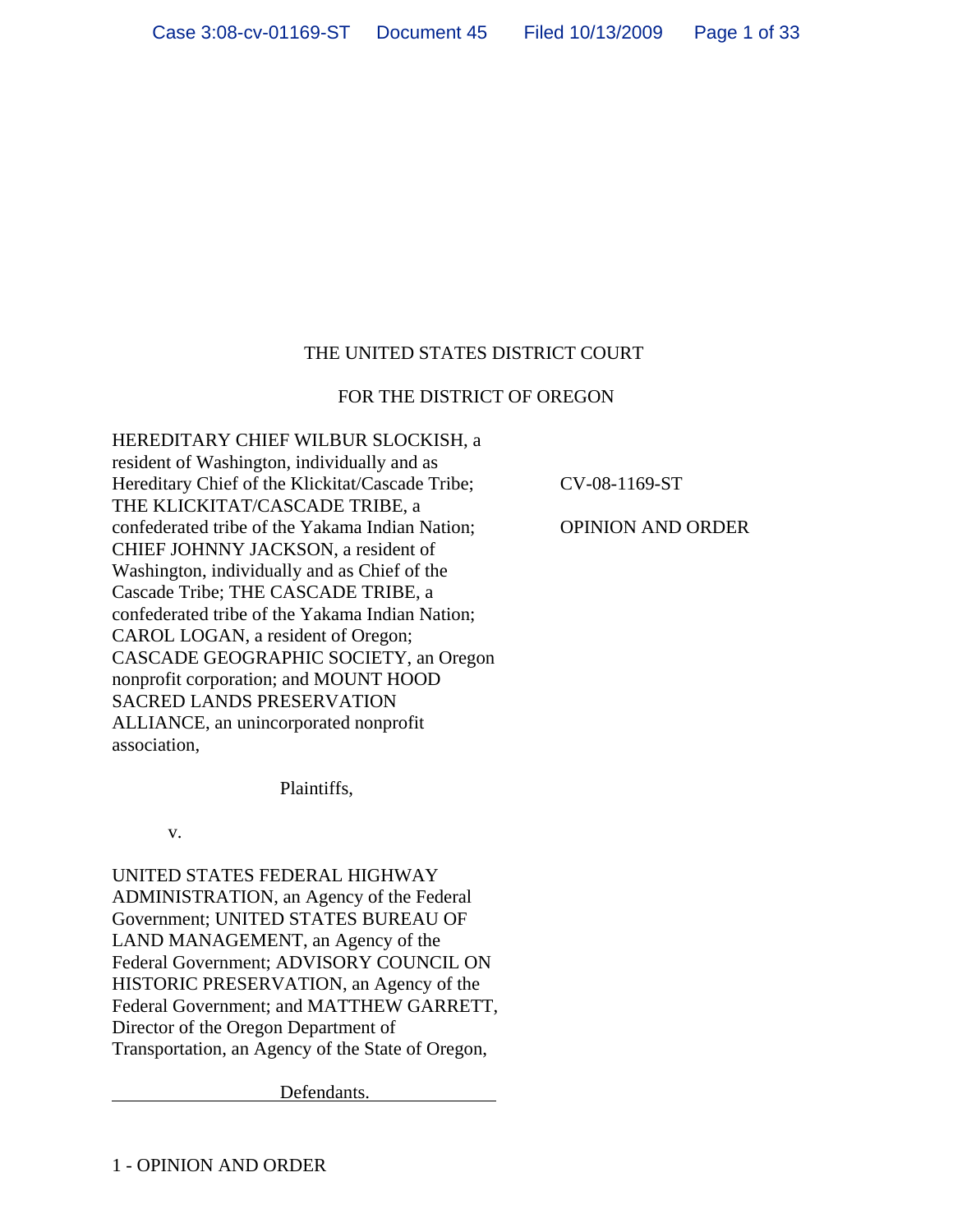STEWART, Magistrate Judge:

### **INTRODUCTION**

This case involves the U.S. Highway 26 Wildwood-Wemme highway widening project ("Wildwood-Wemme project" or "the project") near Mt. Hood, Oregon, which was substantially completed in 2008. Plaintiffs consist of individuals and organizations who seek to preserve, protect, and rehabilitate Native American sacred and cultural sites and historical and archaeological resources in the lands surrounding Mount Hood. They allege that defendants United States Federal Highway Administration ("FHWA"), United States Bureau of Land Management ("BLM"), Advisory Council on Historic Preservation ("ACHP"), and Matthew Garrett, the Director of the Oregon Department of Transportation ("ODOT"), violated the National Historic Preservation Act ("NHPA"), 16 USC §§ 470-470x-6, National Environmental Policy Act ("NEPA"), 42 USC §§ 4321-4347, § 4(f) of the Department of Transportation Act ("DTA"), 49 USC § 303, the public trust doctrine, the due process clause, and also committed a breach of fiduciary duty.

The federal defendants have filed a motion to dismiss (docket #28) asserting that this court lacks subject-matter jurisdiction because the case is moot and some of the plaintiffs lack standing. Alternatively, the federal defendants assert that several of plaintiffs' claims in the First Amended Complaint ("FAC") fail to state a claim upon which relief can be granted.

Plaintiffs concede that their public trust doctrine, due process, and fiduciary duty claims are deficient and seek leave to amend to cure these deficiencies. However, a response to defendants' motion to dismiss is not the proper vehicle to do so. *See* LR 7.1(b). Otherwise, plaintiffs assert this court has subject matter jurisdiction over their remaining claims.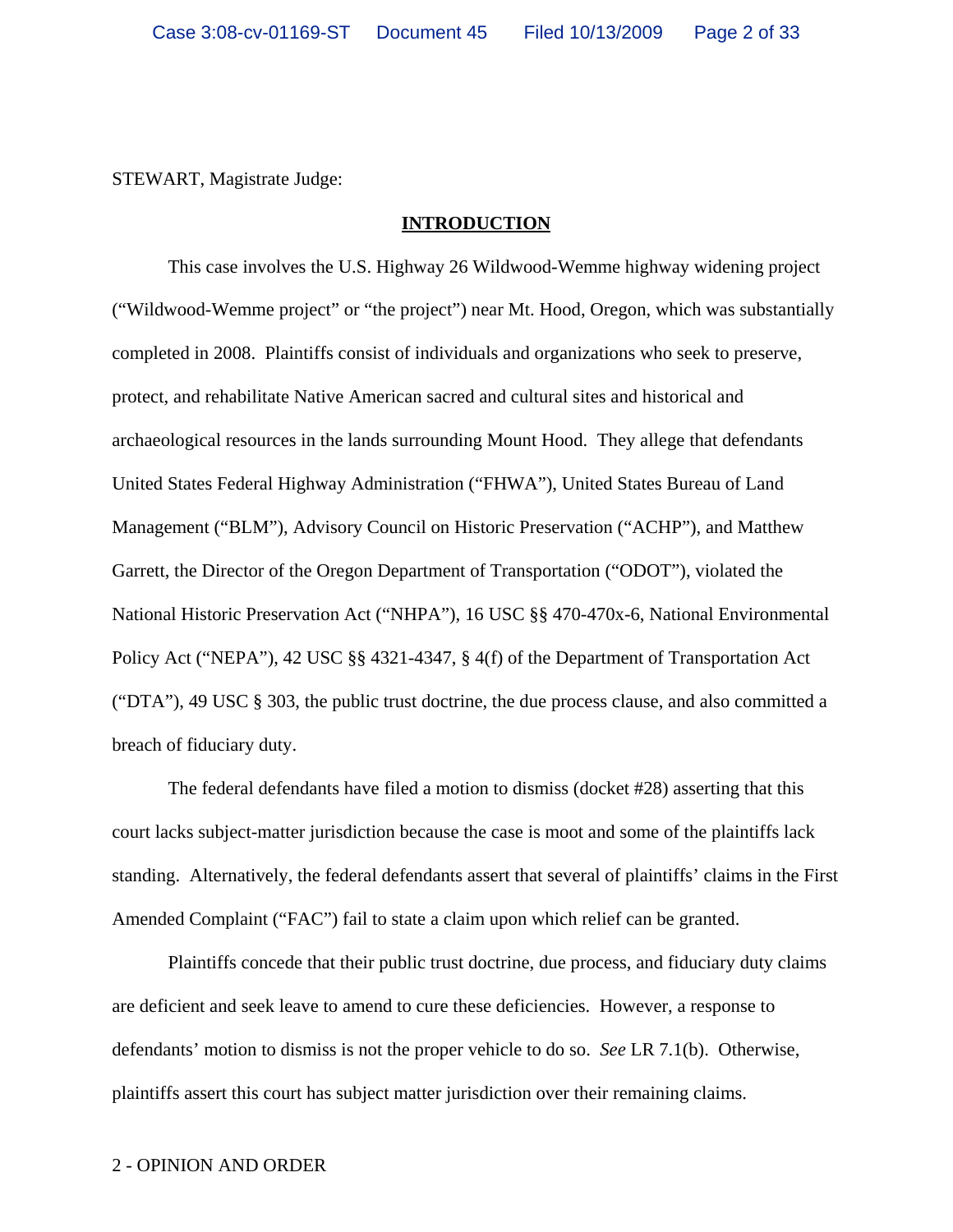All parties have consented to allow a Magistrate Judge to enter final orders and judgment in this case in accordance with FRCP 73 and 28 USC § 636(c). For the reasons that follow, defendants motion is GRANTED as to the Tenth, Eleventh, and Twelfth Claims and as to plaintiffs Slockish, Jackson, and the Klickitat and Cascade tribes.

#### **STANDARDS**

Motions to dismiss under FRCP  $12(b)(1)$  for lack of subject-matter jurisdiction generally take two forms. First, a defendant may facially attack the allegations in the complaint as insufficient to establish subject-matter jurisdiction. *Thornhill Publ'g Co. v. Gen. Tel. & Elecs. Corp.*, 594 F2d 730, 733 ( $9<sup>th</sup>$  Cir 1979). "In reviewing a facial attack on the complaint, a district court must accept the allegations in the complaint as true." *Holt v. United States*, 46 F3d 1000,  $1002$  ( $10^{th}$  Cir 1995).

Second, a party may go beyond the allegations in the complaint and attack the factual basis for subject matter jurisdiction. *Thornhill*, 594 F2d at 733. If a party factually attacks subject matter jurisdiction, then no presumptive truthfulness attaches to the factual allegations in the complaint. *Id.* In that instance, a court has wide discretion to allow additional evidence in order to resolve disputed jurisdictional facts under FRCP 12(b)(1). *Biotics Research Corp. v. Heckler*, 710 F2d 1375, 1379 (9<sup>th</sup> Cir 1983). Furthermore, a court's reference to evidence outside the pleadings does not convert the motion to a FRCP 56 summary judgment motion. *Id.* However, a court is required to convert a FRCP 12(b)(1) motion to dismiss into a FRCP 12(b)(6) or FRCP 56 summary judgment motion when resolution of the jurisdictional question is intertwined with the merits of the case. *Augustine v. United States*, 704 F2d 1074, 1077 (9<sup>th</sup> Cir 1983).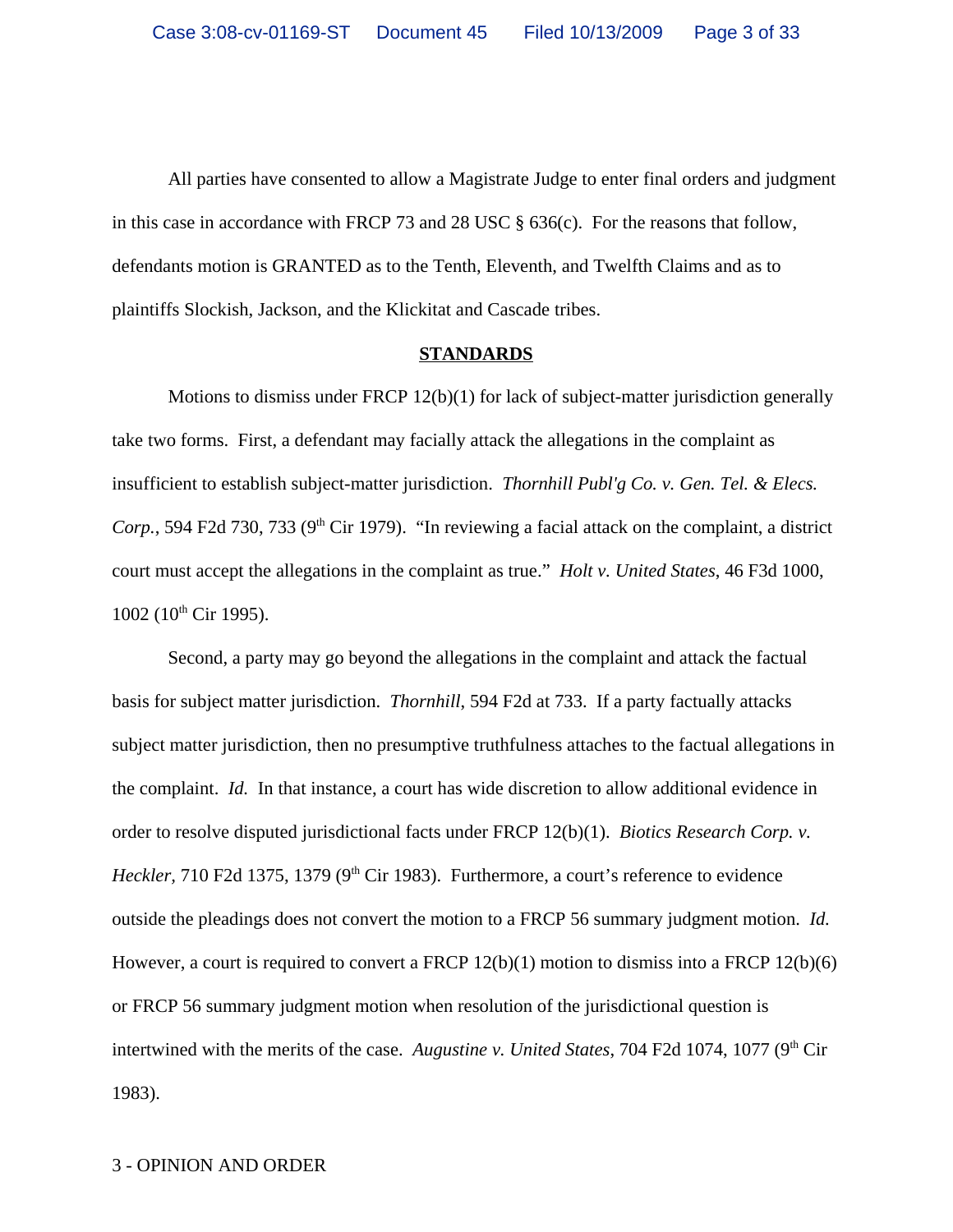Motions to dismiss for failure to state a claim pursuant to FRCP 12(b)(6) are governed by the standards recently enunciated in *Ashcroft v. Iqbal*, 129 S Ct 1937 (May 18, 2009), and *Bell Atl. Corp. v. Twombly*, 550 US 544, 555 (2007). "A pleading that offers 'labels and conclusions' or 'a formulaic recitation of the elements of a cause of action will not do.'" *Iqbal*, 129 S Ct at 1949, quoting *Twombly*, 550 US at 555. In order to survive a motion to dismiss for failure to state a claim pursuant to FRCP 12(b)(6), "a complaint must contain sufficient factual matter, accepted as true, to 'state a claim to relief that is plausible on its face.'" *Id*, quoting *Twombly*, 550 US at 570. Thus,

> [i]n keeping with these principles a court considering a motion to dismiss can choose to begin by identifying pleadings that, because they are no more than conclusions, are not entitled to the assumption of truth. While legal conclusions can provide the framework of a complaint, they must be supported by factual allegations. When there are well-pleaded factual allegations, a court should assume their veracity and then determine whether they plausibly give rise to an entitlement to relief.

*Id* at 1950 (the "*Twombly* two-step").

## **FACTUAL ALLEGATIONS**

## **I. Plaintiffs**

Wilbur Slockish is a resident of the State of Washington and the hereditary Chief of the Klickitat Tribe, which is a confederated tribe within the Yakama Indian Nation. FAC,  $\P$  4. He is a direct descendent of Sla-kish, a signatory to the 1855 Treaty between the United States and the confederated tribes of the Yakama Indian Nation. *Id*. Johnny Jackson is a resident of the State of Washington and the hereditary Chief of the Cascade Tribe. *Id*, ¶ 6. Together they claim harm, both as individuals and representatives of their tribes, from the damage to the cultural and historical resources located within the right-of-way of the Wildwood-Wemme project in which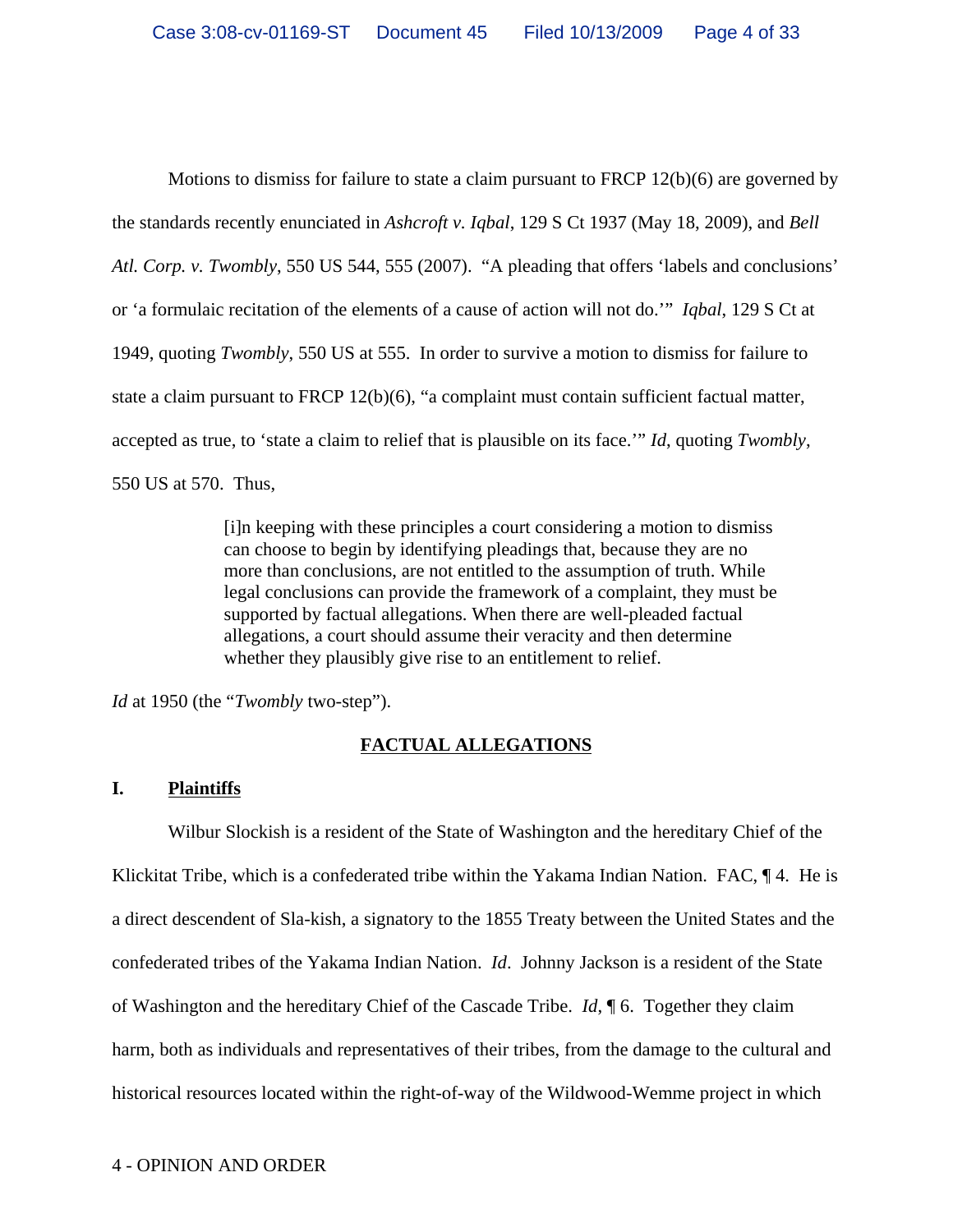they and their tribes have an interest. *Id*, ¶¶ 4(A), 6(A). They also claim injury, both individually and as representative of their tribes, from various procedural violations committed by defendants in the course of approving and carrying out the Wildwood-Wemme project, including the defendants' failure to consult with them as representatives of their respective tribes throughout the course of the project.  $Id$ ,  $\P$  4(B), 6(B).

The Klickitat and Cascade Tribes are confederated Tribes of the Yakama Indian Nation.<sup>1</sup> They both consider the Mount Hood area, including the region located within the project, to be a "traditional cultural property."2 *Id*, ¶¶ 5, 7. They claim injuries identical to those suffered by their respective leaders. *Id*.

Carol Logan is a resident of Oregon and is of Native American ancestry. *Id*, ¶ 8. She is a member of the Mount Hood Sacred Land Preservation Alliance ("MHSLPA"). *Id*. Logan and the MHSLPA use the affected area of the Wildwood-Wemme project for cultural, religious, recreational, and aesthetic purposes. *Id*. Logan has engaged in advocacy to preserve and protect Native American sacred lands within the Mount Hood area since the 1980s. *Id*. She claims injury from the damage to the cultural and historical resources located in the project area. *Id*.

The Cascade Geographic Society ("CGS") is a nonprofit corporation based in Oregon. *Id*,  $\phi$ 9. It is dedicated to preserving and promoting the cultural, historical, and natural resources

 $<sup>1</sup>$  The FAC only identifies the Klickitat tribe as a confederated tribe within the Yakama Indian Nation and also refers</sup> to it as the Klickitat/Cascade Tribe. Plaintiffs, however, have clarified in their briefing that there are actually two tribes at issue in this case, the Klickitat and Cascade Tribes, both of which are confederated tribes within the Yakama Indian Nation. For clarity, the court will refer to them as the Klickitat and Cascade Tribes.

<sup>&</sup>lt;sup>2</sup> A "traditional cultural property" is one "'associate[ed] with cultural practices or beliefs of a living community that (a) are rooted in that community's history, and (b) are important in maintaining the continuing cultural identity of the community." *Navajo Nation v. U.S. Forest Serv.*, 479 F3d 1024, 1029 (9<sup>th</sup> Cir 2007) (brackets in original), *panel decision reversed in part on reh'g en banc*, 535 F3d 1058 (9<sup>th</sup> Cir 2008), *cert denied*, 129 S Ct 2763 (2009), quoting National Register Bulletin 38: *Guidelines for Evaluating and Documenting Traditional Cultural Properties* (rev. ed. 1998), *available at* http://www.nps.gov/nr/publications/bulletins/pdfs/nrb38.pdf. Traditional cultural properties are eligible for inclusion on the National Register. *Id*.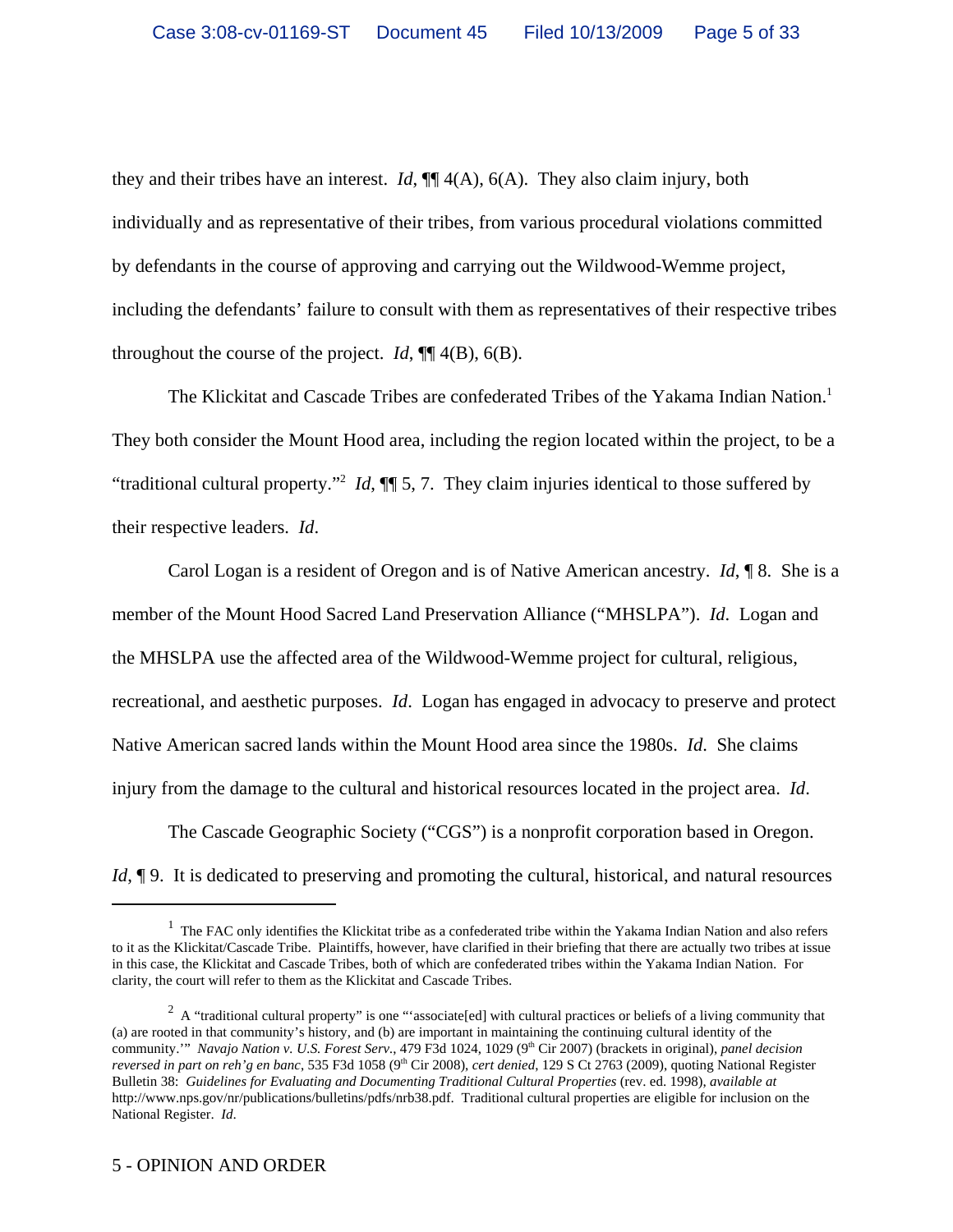of the Cascade Mountain Range and its rivers. *Id.* It coordinates preservation efforts with Native Americans, descendants of pioneers, and other interested parties within this region. *Id*. It also uses the area affected by the Wildwood-Wemme highway project for cultural, recreational, and aesthetic purposes. *Id*. The CGS also claims injury due to the damage to cultural, historical, and natural resources located within the project area. *Id*, ¶ 9(A).

### **II. Wildwood-Wemme Project**

The FHWA and ODOT widened U.S. Highway 26 from two to four lanes in the 1980s. *Id*,  $\P$  17. That project included an environmental impact statement ("EIS") pursuant to NEPA. *Id.* Included in that project was the stretch of highway at issue here: a bow-shaped right-of-way adjacent to the Mountain Air Park subdivision and the Wildwood Recreation Area between the villages of Wildwood and Wemme near the town of Welches. *Id*, ¶¶ 1, 16-19. This segment of U.S. Highway 26 also includes within its right-of-way a section of the A. J. Dwyer Scenic Area, located in the northeast corner of the Wildwood Recreation Area which is owned by the BLM. *Id*, ¶ 11. Defendant ODOT owns the right-of-way for U.S. Highway 26. *Id*, ¶ 13.

During the development of the EIS for the 1980s project, an archaeologist identified an archaeological site located within the U.S. Highway 26 right-of-way as a potential stone tollbooth for the historic Barlow Road. *Id*, ¶¶ 16-17. This road served as a final leg of the Oregon Trail, bringing pioneers over the Cascades into the Willamette Valley.<sup>3</sup> *Id*. The archaeologist also discovered a rock cluster adjacent to the project area in a corner of the Wildwood Recreation Area. *Id*, ¶ 18. He examined this site as a potential pioneer or Native American

 $3$  The Barlow Road was built by Samuel Barlow in 1845 as an alternative to the treacherous raft trip down the

Columbia river. To recoup the costs of building the road, Barlow charged a toll, though the road never became profitable. *See* Kate Brown, Sec'y of State, OREGON BLUE BOOK 345-46 (2009), additional information available at *Notable Oregonians*: *Sam Barlow - Pioneer, Roadbuilder*, http://bluebook.state.or.us/notable/notbarlow.htm (last accessed, October 12, 2009).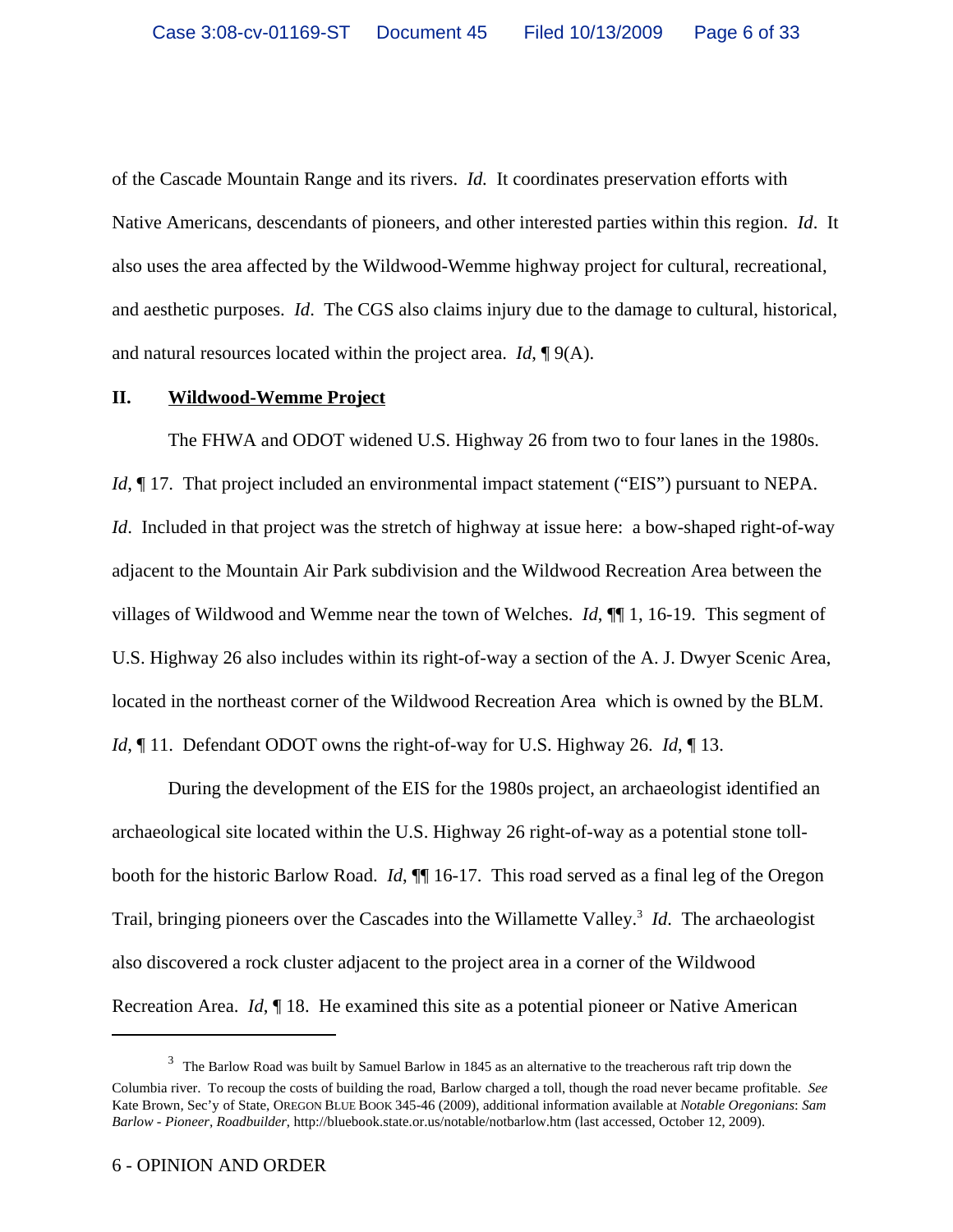gravesite but found no human remains. *Id*. The site was later examined by a Native American who identified the rock cluster as a burial cairn identifying surrounding graves, though without a grave beneath it. *Id*. During the 1980s project, ODOT negotiated an agreement with the now curator of CGS (who was then with a different organization) for the protection of certain historic, cultural, and natural resources, including the Barlow Road and potential toll booth, the rock cluster later identified as a burial cairn, the A. J. Dwyer Scenic Area, and stone pillars marking the beginning of Mountain Air Drive. *Id*, ¶ 19. All of these resources were preserved during that project and are within the area affected by the Wildwood-Wemme project. *Id*.

In 1998, citizens petitioned ODOT to widen U.S. Highway 26 east of Sandy, Oregon. *Id*, ¶ 21. They expressed concerns for safety because this stretch of highway did not include a center refuge lane for turns. *Id.* This ultimately led to the Wildwood-Wemme project. In August 2006, the FHWA and ODOT released a draft environmental assessment ("EA") regarding the project. *Id*, ¶ 23. The FHWA and ODOT selected as the "preferred alternative" the "widen to the north" alternative which would destroy the rock cluster/burial cairn, possibly damage the Barlow Road stone toll-booth, and impact a "third priority" segment of Barlow Road. *Id*. It also required significant tree removal, and other harmful landscape changes to areas within and adjacent to the A. J. Dwyer Scenic Area that the CGS believes contain other segments of the Barlow Road and that the Native American plaintiffs identify as traditional cultural property. *Id.*

The draft EA also included an archaeological report which was not disclosed to the public. *Id*, ¶ 24. This report made no reference to the possible toll-booth and failed to locate the rock cluster discovered during the 1980s project. *Id*. None of the individual or tribal Native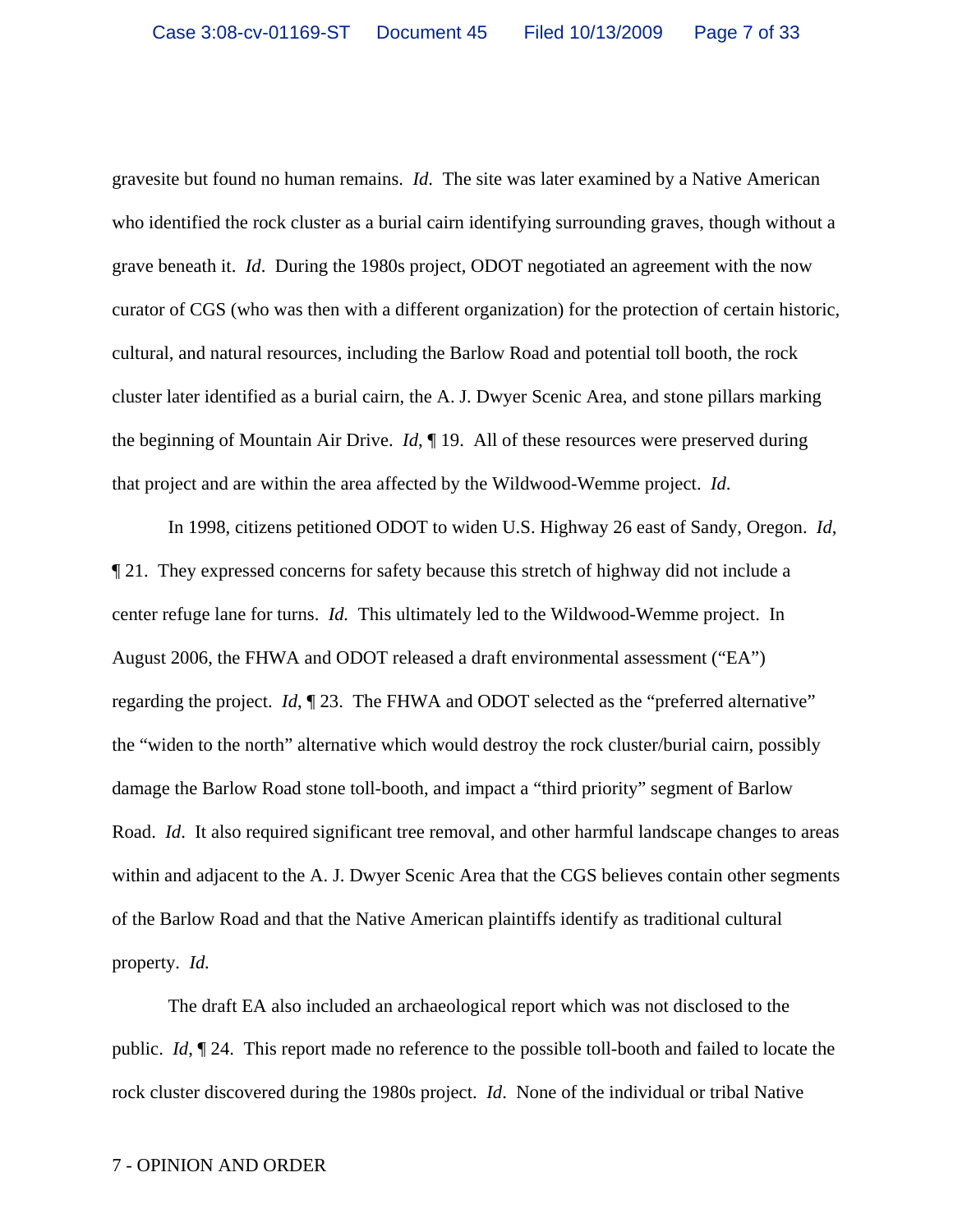American plaintiffs were included in any notices associated with the EA, and none of the defendants ever consulted with any of the Native American plaintiffs concerning the significance of the rock cluster or other potential cultural resources located within the project area. *Id*, ¶¶ 24, 25. It also did not address any of the resources in the project area as § 4(f) resources under the DTA, 49 USC § 303. *Id*, ¶ 27.

On February 8, 2007, after public hearings and public comment, the FHWA and ODOT circulated a revised environmental assessment ("REA") and finding of no significant impact ("FONSI") for the project. *Id*, ¶ 28. None of the Native American plaintiffs were sent a copy of the REA, FONSI, or the cover letter to these documents which indicated the time line for challenging the REA. *Id*.

On February 15, 2008, Logan and CGS requested a new review of the Project under § 106 of the NHPA. *Id*, ¶ 29. Logan also notified the FHWA that the rock cluster had recently been vandalized. *Id*. FHWA responded on February 26, 2008, that the § 106 review prepared with the EA was satisfactory. *Id.* Also in February 2008, Logan and CGS requested that the ACHP advise FHWA that an adequate § 106 review was necessary for the project. *Id*, ¶ 31. In April 2008, the ACHP advised FHWA that no further action was necessary because project construction had already commenced and no "federally recognized" Indian tribes had come forward to express concerns. *Id*.

On February 28, 2008, the BLM issued a permit for tree removal to ODOT without conducting any analysis under NEPA or the NHPA. *Id*, ¶ 32. In late March of 2008, contractors began cutting trees including old-growth Douglas Fir within and adjacent to the A. J. Dwyer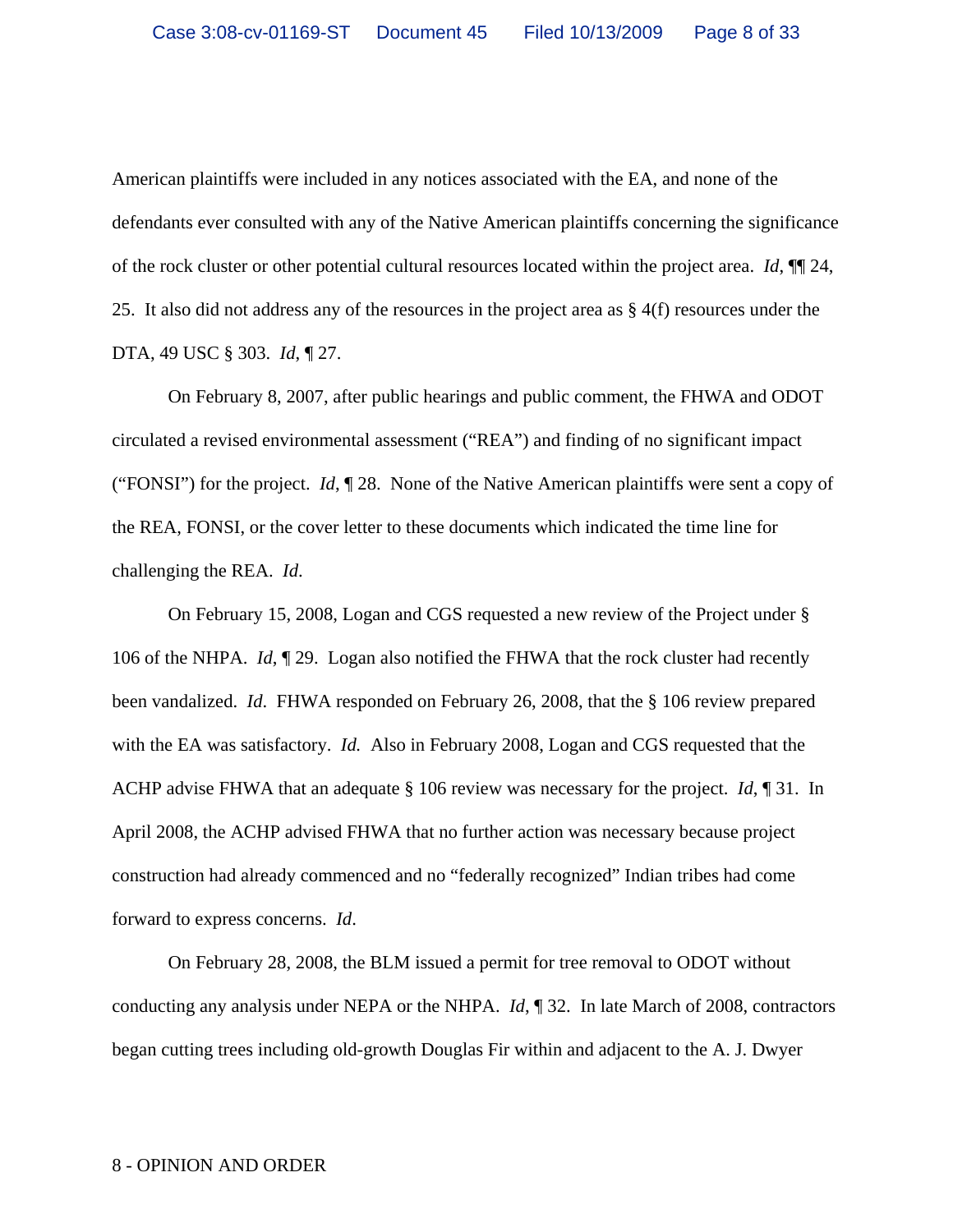Scenic Area, within the project area. *Id.* This operation was substantially complete by the end of March 2008. *Id.*

On April 8, 2008, the FHWA published its Notice of Final Agency Actions regarding the project. *Id*, ¶ 34. That same month, Slockish and Jackson each sent a memo to ODOT, the FHWA, and the ACHP discussing the status of the A. J. Dwyer Scenic Area as a traditional cultural property to them and their people and the existence of burial grounds within the project area. *Id*, ¶ 36.

On June 20, 2008, CGS filed two Notices of Intent to Appeal in the Oregon Land Use Board of Appeals ("LUBA"). One appeal was based upon ODOT's failure to seek review of the Project related to impacts on the Barlow Road. *Id*, ¶ 38. The other appeal was based on the failure of the Oregon Department of Environmental Quality to comply with Oregon's land use statute in permitting ODOT to undertake clearance, grading, and construction activities pursuant to an NPDES 1200-CA erosion and sediment control permit. *Id*, ¶ 39. LUBA dismissed both appeals on August 20, 2008. *Id*, ¶¶ 38-39. The Court of Appeals affirmed LUBA's final opinion and order on November 26, 2008. *Id*, ¶ 39.

On July 7, 2008, Slockish, Jackson, and Logan filed a Notice of Intent to Appeal with LUBA based upon a claim that ODOT failed to comply with Oregon's land use statutes. *Id*, ¶ 40. LUBA dismissed this appeal on December 29, 2008. *Id.* 

Plaintiffs commenced this action on October 6, 2008.

///

///

///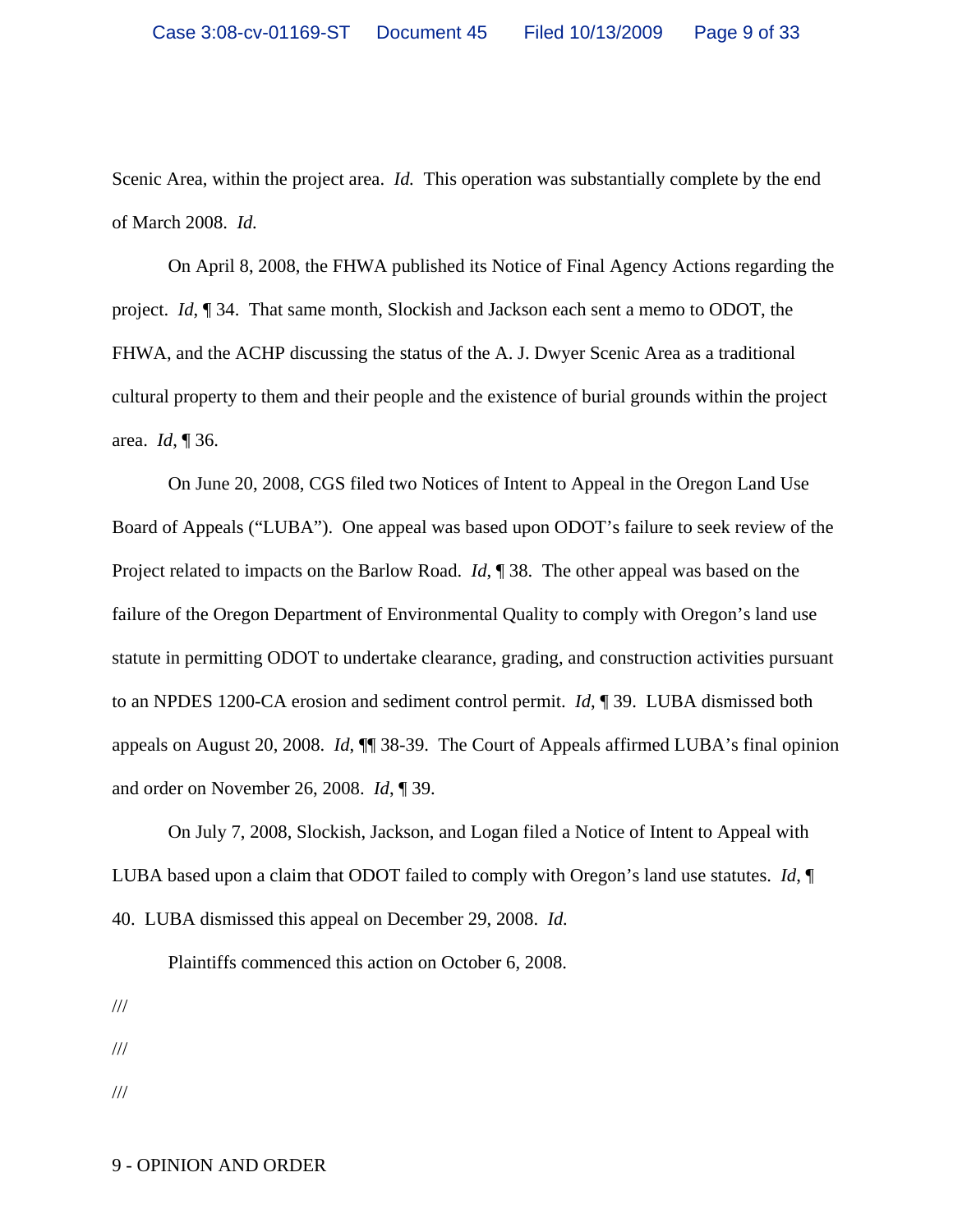## **III. Claims**

#### **A. NHPA Claims**

The First through Third and Sixth through Eighth Claims allege violations of the NHPA. The NHPA contains "a series of measures designed to encourage preservation of sites and structures of historic, architectural, or cultural significance." *Penn Cent. Transp. Co. v. City of New York*, 438 US 104, 107 n1 (1978). It establishes a National Register of Historic Places ("National Register") and procedures for placing sites and structures on the listing. 16 USC § 470a. Section 106, codified at 16 USC § 470f, requires federal agencies to "take into account the effect of any undertaking on any district, site, building, structure, or object that is included in or eligible for inclusion in the National Register" prior to expending federal funds on or issuing any federal license for the project. The § 106 review process consists of (1) identifying the resource that is eligible for listing on the National Register that would be affected by the federal undertaking; (2) determining if the effect could be adverse; and (3) if so, consulting with the State Historic Preservation Officer ("SHPO")<sup>4</sup> and other appropriate parties to develop alternatives to mitigate any adverse effects on the historic properties. *Tyler v. Cuomo*, 236 F3d 1124, 1128-29 (9th Cir 2000), citing 36 CFR §§ 800.4(b) & (c) & 800.5(e); *see also* 36 CFR §§ 800.2 (parties to the § 106 process) & 800.3 (initiation of the § 106 process).<sup>5</sup> A federal agency must ensure that the employees or contractors conducting this review meet professional standards established by regulation. 16 USC  $\S$  470h-4; 36 CFR  $\S$  800.2(a)(1).

<sup>&</sup>lt;sup>4</sup> The SHPO is a state official designated to assist federal agencies with their duties under the NHPA on projects in that state, and is involved in the § 106 consultation process. 16 USC 470a(b) & (c).

 $<sup>5</sup>$  All citations are to the regulations in effect at the time the FHWA issued its Notice of Final Agency Action.</sup>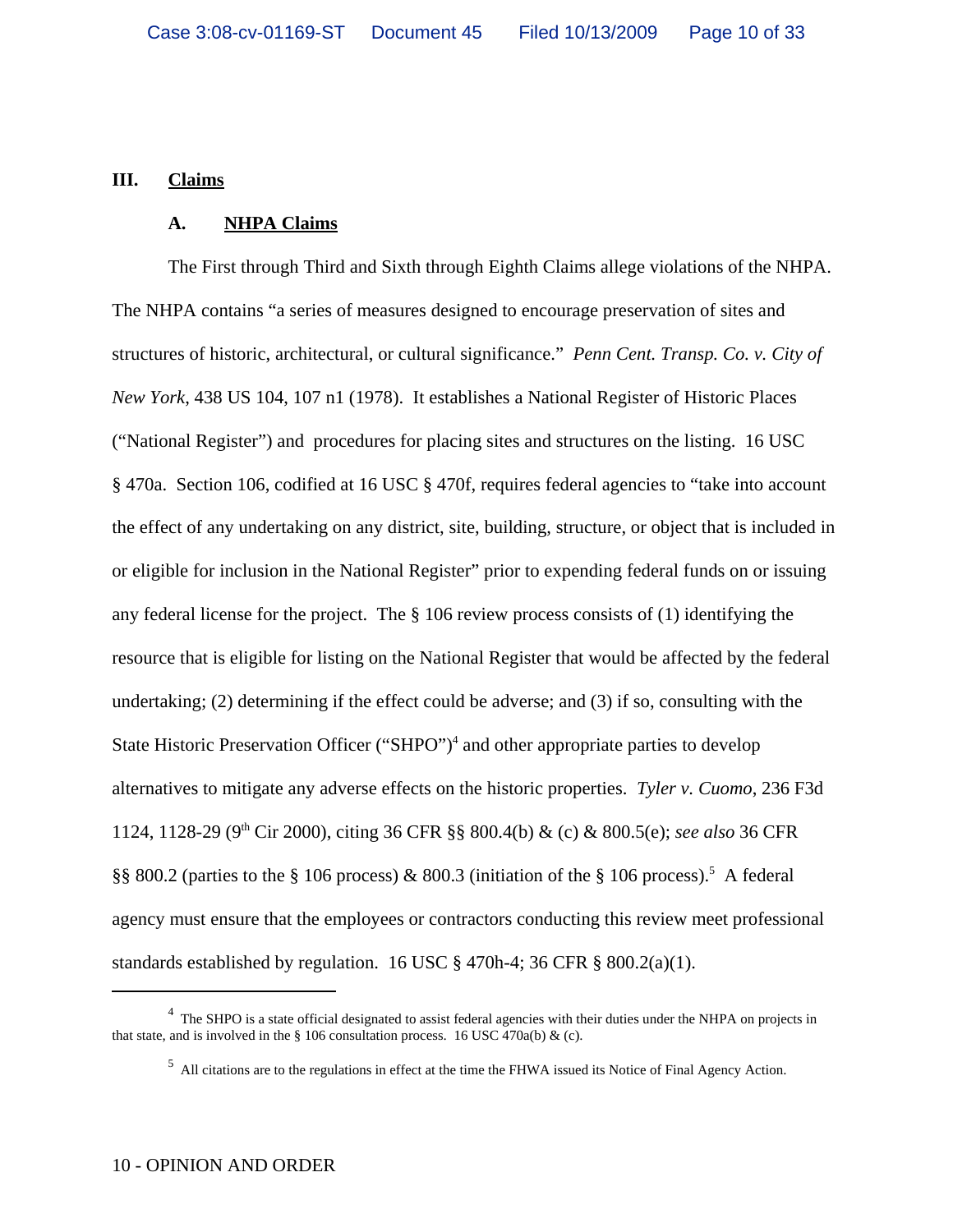The NHPA affords specific protection to the properties of "Indian tribes" and requires the Secretary of the Interior to "establish a program and promulgate regulations to assist Indian tribes in preserving their particular historic properties." 16 USC  $\S$  470a(d)(1)(A). Once identified, these properties may be eligible for inclusion on the National Register and fall within the protection of § 106. 16 USC § 470a(d)(6)(A)-(B). The NHPA's implementing regulations require federal agencies to consult with Indian tribes about the effects of federal undertakings on historic properties of religious or cultural significance to those tribes. *See* 36 CFR §§  $800.2(c)(2) \& 800.4(c)(1)$ . Consultation with Indian tribes must occur even if the proposed project will take place on non-Indian lands. 16 USC § 470a(d)(6); 36 CFR § 800.2(c)(2)(ii); *see Muckleshoot Indian Tribe v. United States Forest Serv., 177 F3d 800, 806 (9<sup>th</sup> Cir 1999) (<i>per curiam*). The federal agency proposing a project subject to the NHPA must "make a reasonable and good faith effort to identify Indian tribes" to be consulted, 36 CFR  $\S$  800.2(c)(2)(ii)(A), and consultation must be "initiated early in the undertaking's planning, so that a broad range of alternatives may be considered during the planning process for the undertaking." 36 CFR § 800.1(c).

The NHPA established the ACHP to advise federal, state, and local agencies in carrying out their various duties under the act. 16 USC §§ 470i-j. Some of its duties include advising the President and Congress on matters relating to historic preservation, advising State and local governments as to guidelines for drafting legislation relating to historic preservation, and reviewing the policies and programs of federal agencies and recommending to those agencies methods to bring those policies and programs into greater alignment with the policies and programs created by the NHPA. 16 USC § 470 $j(1)$ , (4) & (6). A federal agency undertaking an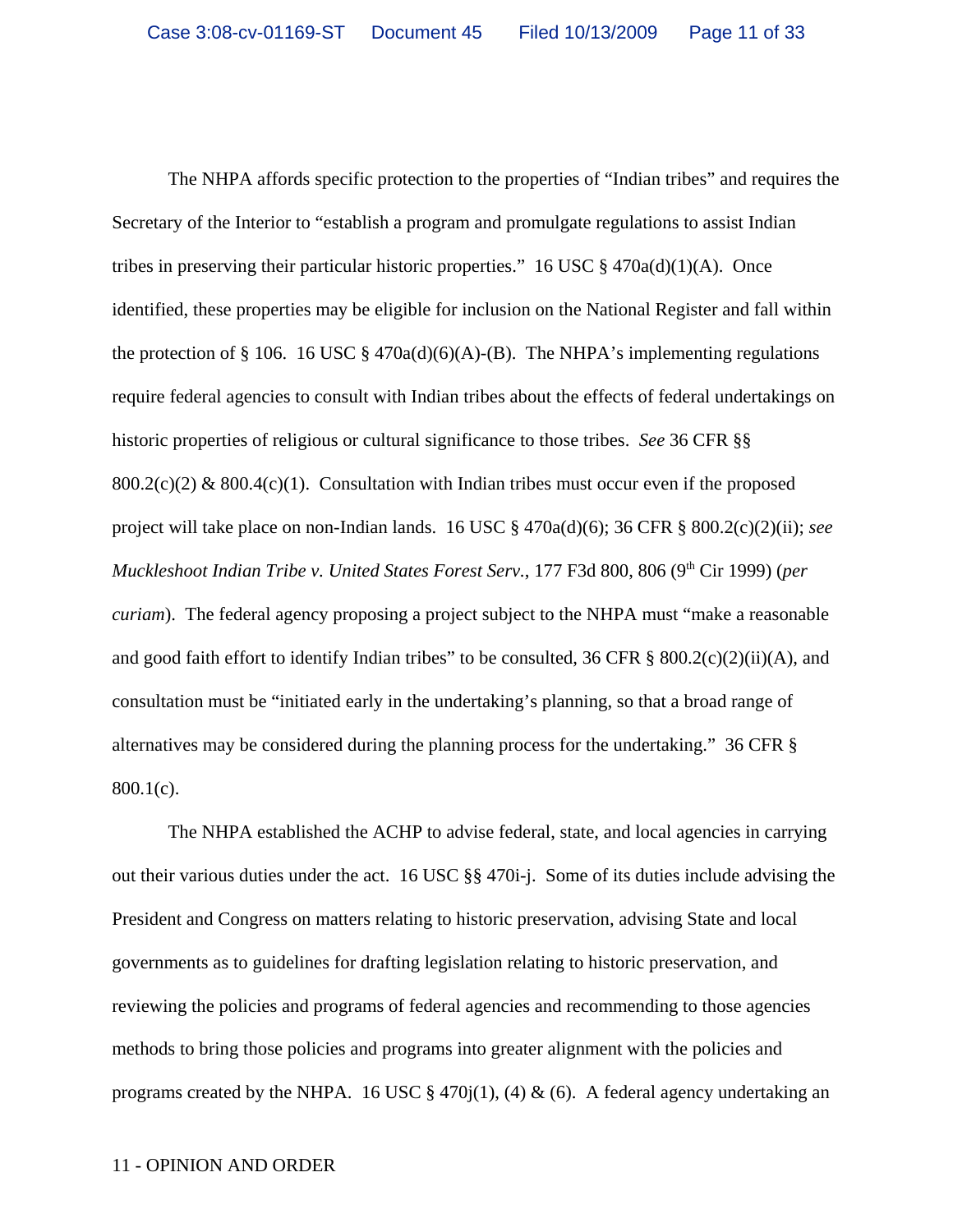action implicating the NHPA must give the ACHP an opportunity to comment on the action. 16 USC § 470f; 36 CFR § 800.9. The ACHP also plays a role in resolving disputes that may arise during the § 106 review process. *See* 36 CFR §§ 800.4(d)(1) & 800.5(c).

 The First Claim alleges that the FHWA and Garrett violated § 106 of the NHPA by failing to consult with the Klickitat and Cascade Tribes to identify traditional cultural properties located in the project area and by failing to take into account the effects of the project on these properties. The Second and Third Claims allege that the FHWA and Garrett violated § 106 of the NHPA by failing to ensure that the archaeologist who examined the project area met relevant professional standards. As a result, defendants failed to identify resources eligible for inclusion on the National Register, including the burial cairn and potential Barlow Road stone toll-booth, and failed to properly consult with plaintiffs. The Sixth Claim alleges that the ACHP also violated § 106 of the NHPA by failing in its duty to advise FHWA and Garrett on the necessity of consultation with the Native American plaintiffs as to whether the project area would affect traditional cultural resources. Finally, the Seventh and Eighth Claims allege that the BLM violated § 106 of the NHPA by issuing the FHWA and ODOT a permit to cut trees located on BLM-owned land and by approving a grant of right-of-way without engaging in the required consultation and impact analysis.

#### **B. NEPA Claims**

NEPA and its implementing regulations require federal agencies to file an EIS before undertaking "major Federal actions significantly affecting the quality of the human environment." 42 USC § 4332(C); *see* 40 CFR §§ 1500.1-1508.25. An agency that believes its action is not a "major Federal action," and therefore does not require the preparation of a full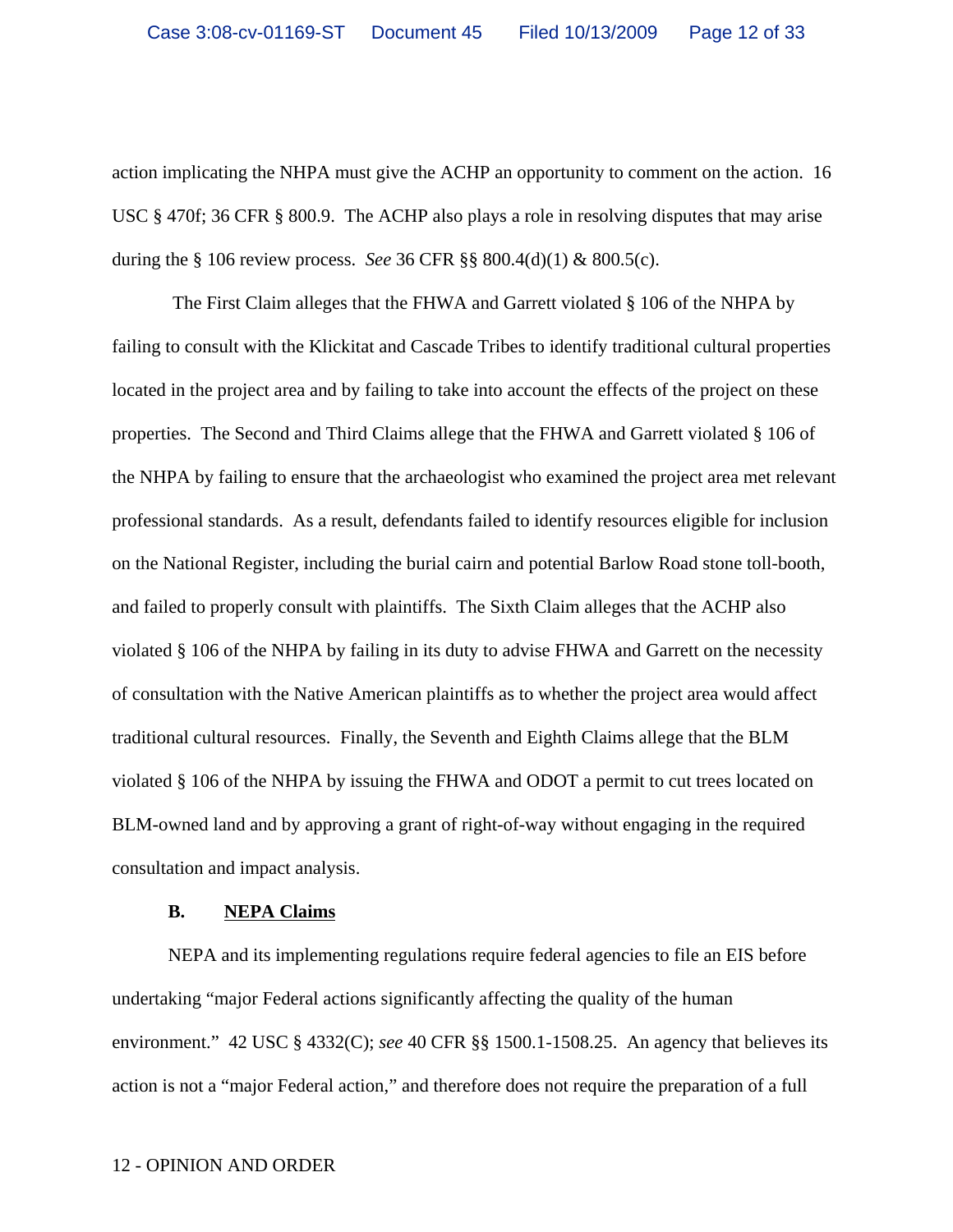EIS, may prepare a more limited environmental review, or EA, to determine whether the full EIS is necessary. 40 CFR  $\S$  1501.4(b) & (c). If the proposed action "will not have a significant effect on the human environment," the agency may issue a FONSI and need not complete an EIS. 40 CFR § 1508.13. NEPA is purely a procedural statute: "[it] does not mandate particular results but simply provides the necessary process to ensure that federal agencies take a hard look at the environmental consequences of their actions." *Muckleshoot Indian Tribe*, 177 F3d at 814, quoting *Robertson v. Methow Valley Citizens Council*, 490 US 332, 350 (1989) (internal quotation marks omitted).

The Fourth Claim alleges that the FHWA and Garrett violated NEPA in numerous ways, including failing to prepare a full EIS, consult with the Native American plaintiffs, or identify property protected by the NHPA. In addition, the Seventh and Eighth Claims assert the BLM violated NEPA by granting the right-of-way and a tree-removal permits without preparing an EIS.

## **C. DTA Claim**

Pursuant to § 4(f) of the DTA, "[i]t is the policy of the United States Government that special effort should be made to preserve the natural beauty of the countryside and public park and recreation lands . . . and historic sites." 49 USC § 303(a). Whereas the NHPA and NEPA impose only procedural requirements on federal projects, § 4(f) imposes a "substantive mandate." *N. Idaho Cmty. Action Network v. United States Dep't of Transp.*, 545 F3d 1147, 1158 ( $9<sup>th</sup>$  Cir 2008) ("*North Idaho*"). § 4(f) dictates that a federal transportation project "requiring the use of publicly owned land of . . . an historic site of national, State, or local significance" may be approved only if: "(1) there is no prudent and feasible alternative to using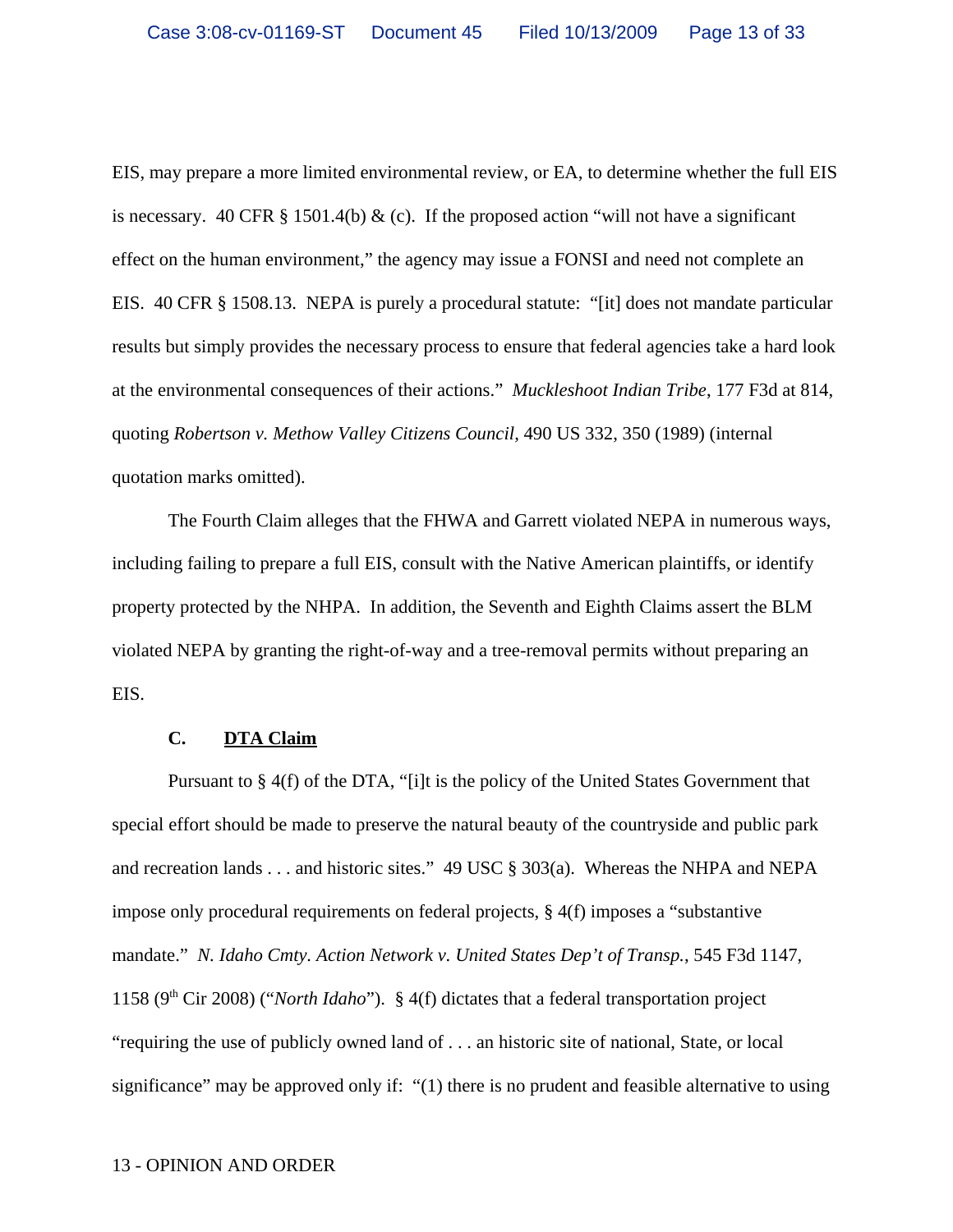that land; and (2) the program or project includes all possible planning to minimize harm to the . . . historic site resulting from the use." 49 USC § 303(c); *see North Idaho*, 545 F3d at 1158.

The Fifth Claim alleges that the FHWA and Garrett violated  $\S$  4(f) by failing to identify § 4(f) resources and by failing to minimize the project's impact on these resources.

### **D. APA Claim**

The Administrative Procedures Act ("APA") permits this court to "hold unlawful and set aside agency action, findings, and conclusions" which are "arbitrary, capricious, an abuse of discretion, or otherwise not in accordance with law." 5 USC  $\S 706(2)(A)$ . The court's review under the APA is limited to "final agency actions." 5 USC §§ 702, 704.

The Ninth Claim alleges that the agencies' final action of adopting the EA, REA, and FONSI in violation of the provisions of law discussed above must be set aside. Although couched as a separate claim, the APA actually serves as the basis for this court's jurisdiction and delimits the scope of this court's review of the challenged actions. See *North Idaho*, 545 F3d at 1152 (noting that "the [APA] provides authority for the court's review of decisions under NEPA and Section 4(f) of the [DTA]"); *San Carlos Apache Tribe v. United States*, 417 F3d 1091, 1098- 99 ( $9<sup>th</sup>$  Cir 2005) (holding that § 106 of the NHPA does not create a private right of action and, therefore, review is available only under the APA); *Neighbors of Cuddy Mountain v. Alexander*, 303 F3d 1059, 1065 (9th Cir 2002) ("*Cuddy Mountain*") (review of court decisions under NEPA is governed by the APA).

///

///

///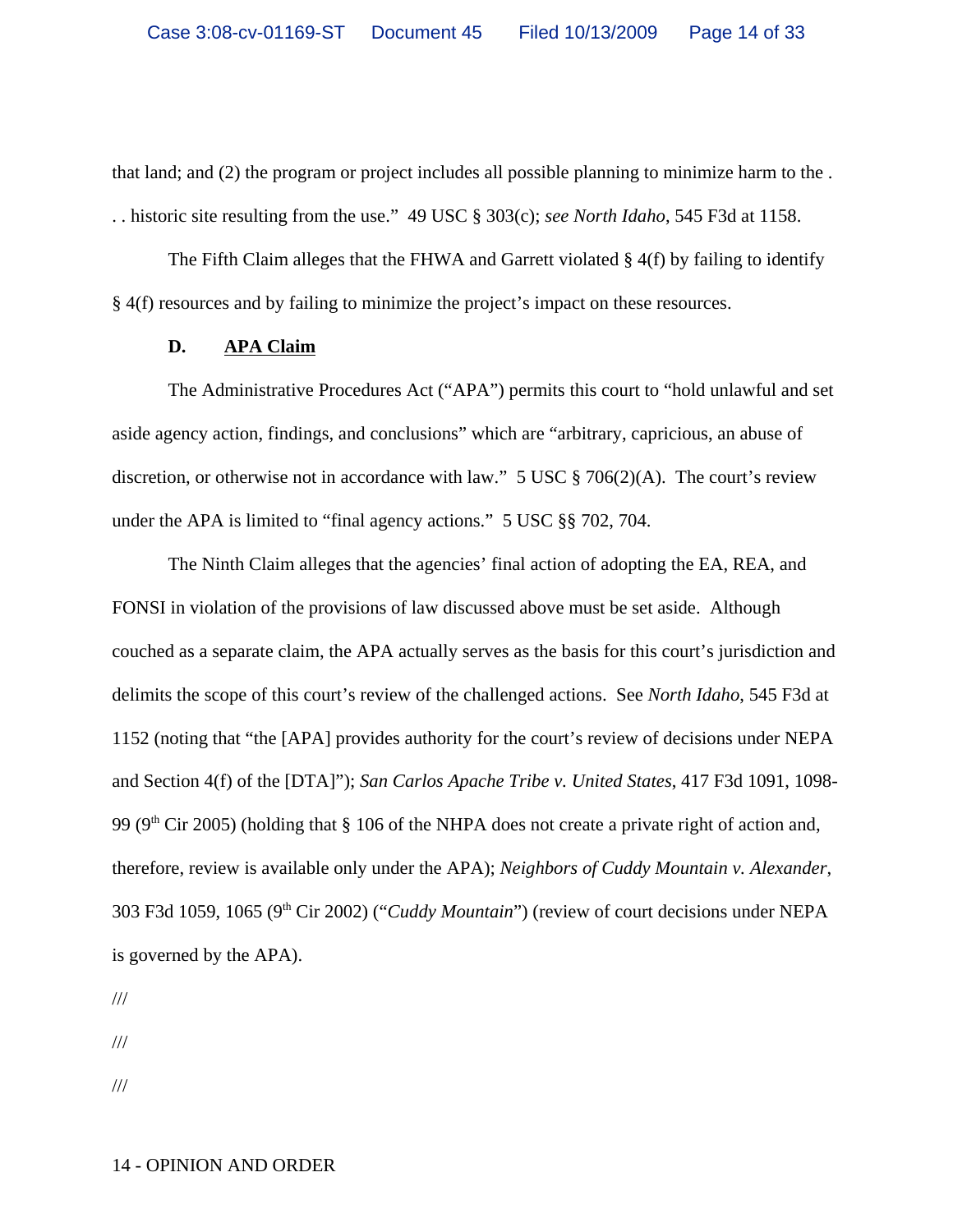# **IV. Relief Sought**

Plaintiffs seek the following declaratory and injunctive relief:<sup>6</sup>

(1) a declaration that defendants have violated the NHPA, NEPA, and § 4(f) in carrying out the project; and

(2) a preliminary and permanent injunction voiding the Wildwood-Wemme project EA,

REA, and FONSI, and ordering these be redone in compliance with the law; and

(3) a permanent injunction requiring defendants to:

(a) consult with plaintiffs concerning the traditional cultural properties located in the project area;

(b) comply with the NHPA including entering into Memorandum of Agreement

("MOA") with plaintiffs;

(c) undertake appropriate remedial measures to address the damage to the traditional cultural property located within the project area; and

(d) undertake an archaeological survey to properly identify the possible stone tollbooth;

FAC, pp. 27-29.

Plaintiffs also seek to recover their costs, attorney fees and any other just and equitable relief.

///

///

///

 $<sup>6</sup>$  Plaintiffs also seek damages, but the remaining causes of action provide no basis for awarding them.</sup>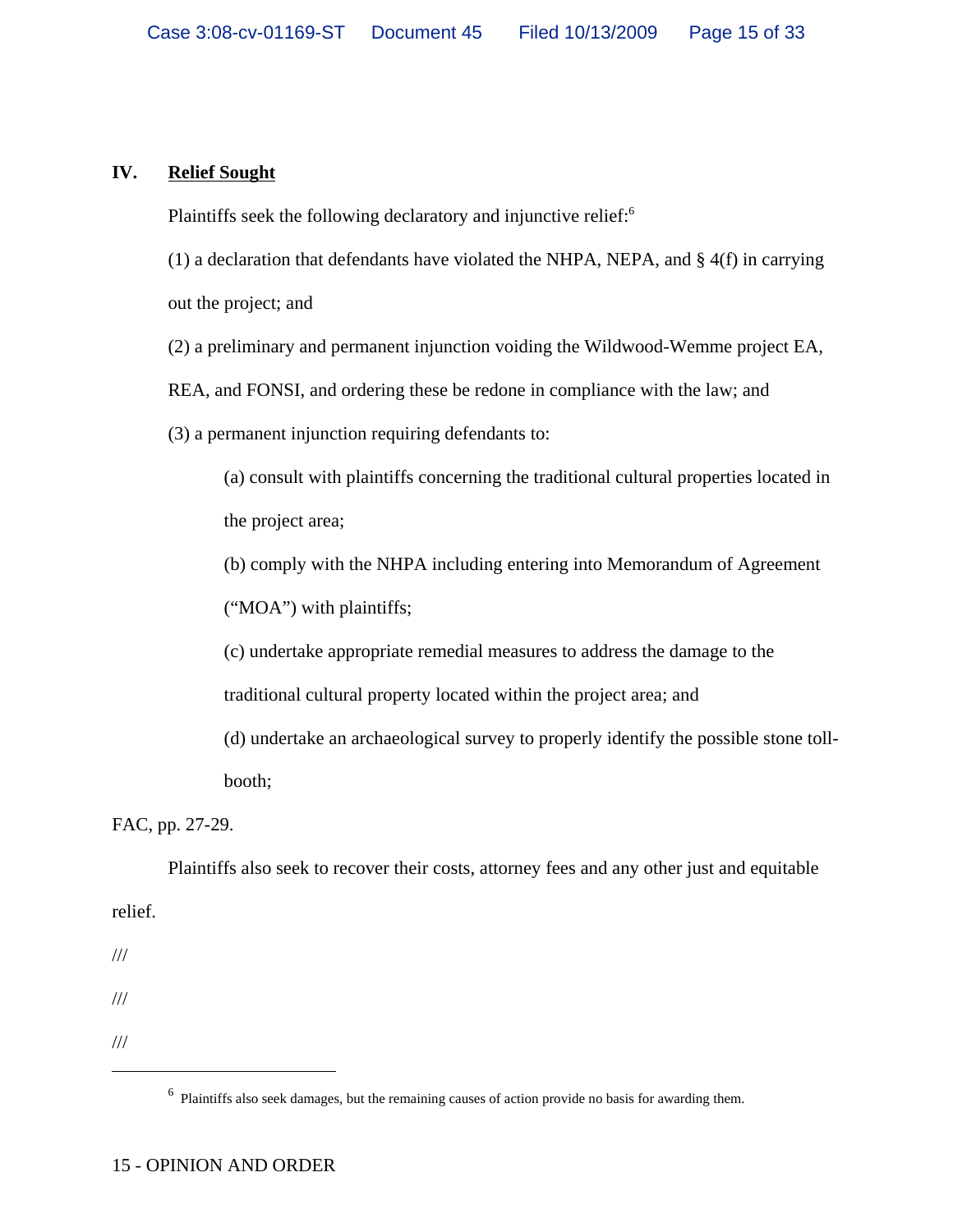## **DISCUSSION**

## **I. Subject-Matter Jurisdiction**

### **A. Mootness**

#### **1. Legal Standards**

A federal court lacks jurisdiction "to give opinions upon moot questions or abstract propositions, or to declare principles or rules of law which cannot affect the matter in issue in the case before it." *Church of Scientology of Cal. v. United States*, 506 US 9, 12 (1992) (citations omitted). A moot case is one which has "lost its character as a present, live controversy of the kind that must exist if [the court is] to avoid advisory opinions on abstract propositions of law." *Hall v. Beals*, 396 US 45, 48 (1969); *see also H.C. ex rel. Gordon v. Koppel*, 203 F3d 610, 612  $(9<sup>th</sup> Cir 2000)$  ("A case is moot where the issues before the court no longer present a live controversy or the parties lack a cognizable interest in the outcome of the suit."), citing *Murphy v. Hunt*, 455 US 478, 481 (1982). "Mootness can be characterized as 'the doctrine of standing set in a time frame: The requisite personal interest that must exist at the commencement of the litigation (standing) must continue throughout its existence (mootness).'" *Cook Inlet Treaty Tribes v. Shalala, 166 F3d 986, 989 (9<sup>th</sup> Cir 1999), quoting <i>United States Parole Comm'n v. Geraghty*, 445 US 388, 397 (1980).

When a case is challenged as moot, "the question is not whether the precise relief sought at the time the application for an injunction was filed is still available. The question is whether there can be *any* effective relief.'" *Nw. Envt'l. Def. Ctr. v. Gordon* ("*NEDF*"), 849 F2d 1241, 1244-45 (9<sup>th</sup> Cir 1988) § 4(f), quoting *Garcia v. Lawn*, 805 F2d 1400, 1403 (9<sup>th</sup> Cir 1986) (emphasis in *NEDF*); *see also Sierra Club v. United States Forest Serv.*, 93 F3d 610, 614 (9th Cir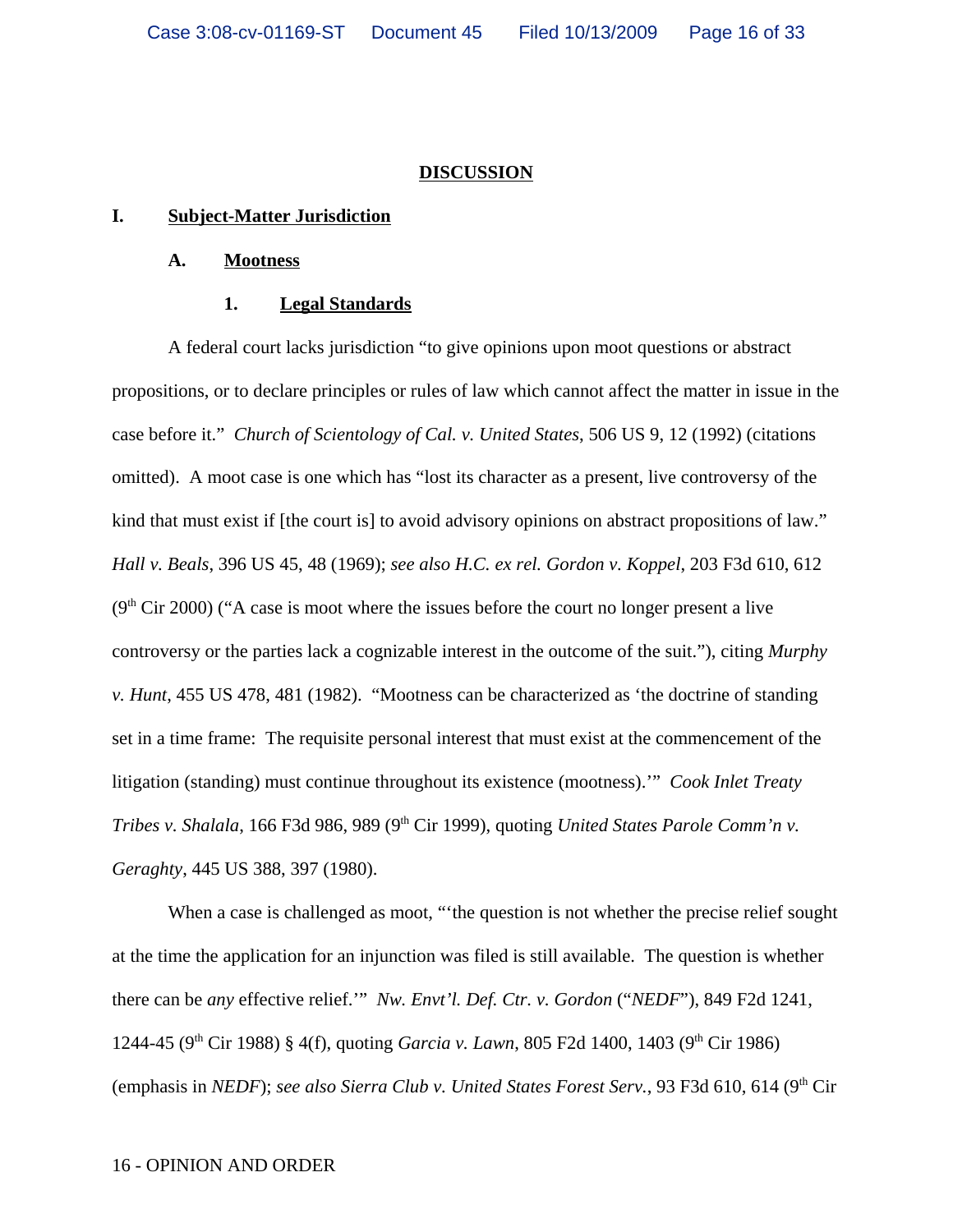1996) ("An action is moot if the court cannot grant any effective relief.") (quotation marks, citation omitted). The Ninth Circuit has emphasized that "courts of equity have broad discretion in shaping remedies." *Garcia*, 805 F2d at 1403. Accordingly, the burden of demonstrating mootness is a "heavy one" and is born by the party claiming the case is moot. *NEDF*, 849 F2d at 1244.

#### **2. Analysis**

Defendants assert that this case is moot because the Wildwood-Wemme project is substantially complete, and all of the remaining tasks are limited to areas already impacted by the project. According to Richard Watanabe, the ODOT manager responsible for oversight of the design, development, and construction of the Wildwood-Wemme project, "only a small amount of work remains to be completed on the Project and all work that could have impacted any of the alleged cultural resources mentioned in [the FAC] was completed by early November 2008." Watanabe Decl. (docket #28-3), ¶ 3. The remaining tasks were to be completed by the end of July 2009 and would occur only within the already disturbed right-of-way of the project with no further impact any of the cultural resources identified in the FAC. *Id*,  $\P$  4-8. Despite the project's completion, plaintiffs assert that this case still retains its character as a present, live controversy because the court is empowered to provide additional forms of relief.

The Ninth Circuit has addressed the issue of mootness due to completion of a project numerous times. In *Columbia Basin Land Protection Assoc. v. Schlesinger*, 643 F2d 585 (9<sup>th</sup> Cir 1981), the plaintiffs sued to enjoin the construction of a 500-kilovolt power transmission line across their lands, raising both substantive and procedural challenges to the project. By the time of the appeal, all 191 towers required for the line had been built and the line was operational.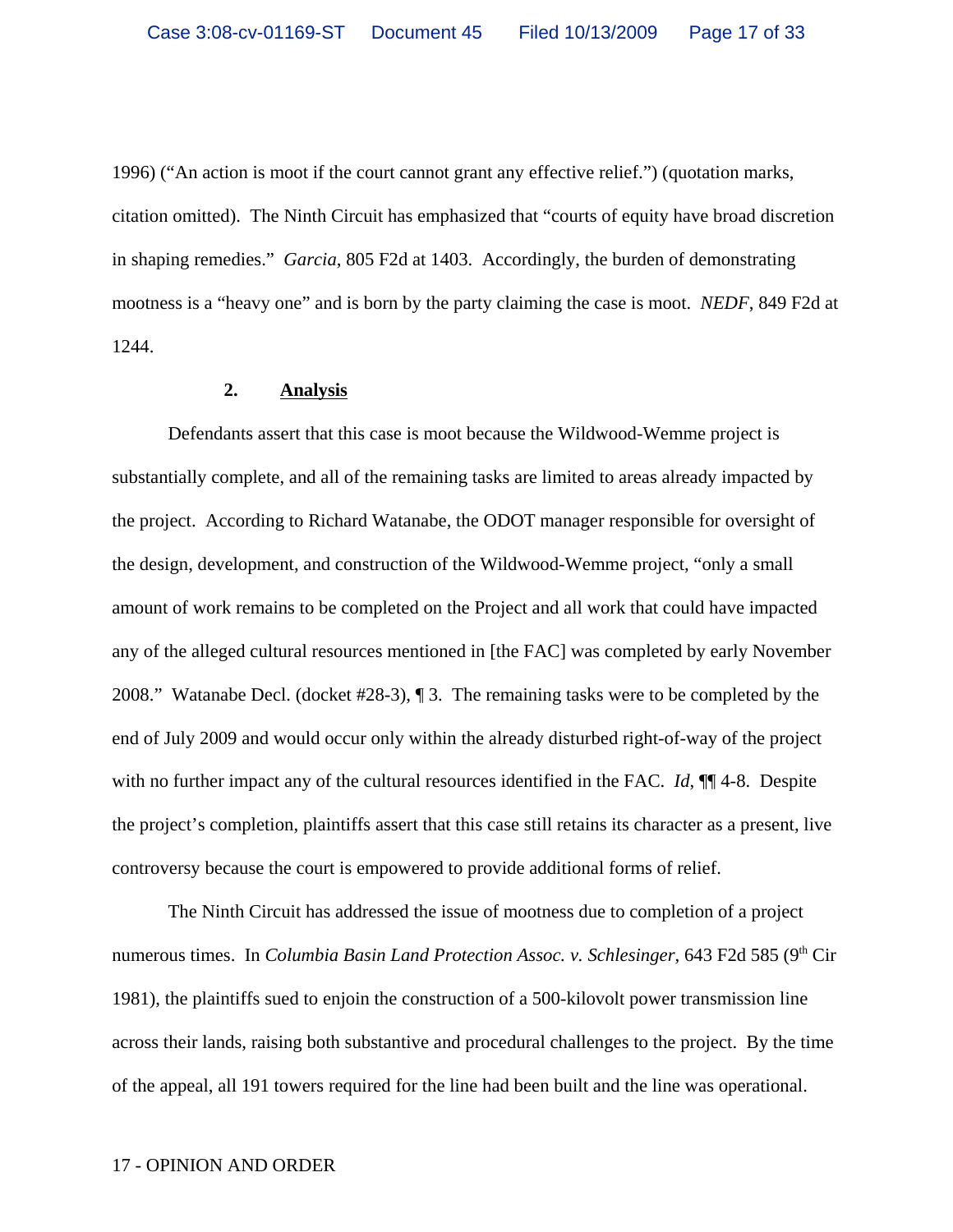Nevertheless, the court concluded that the case was not moot because it could still grant effective relief to plaintiffs. "The building of the towers has not made the case hypothetical or abstract – the towers still cross the fields of the Landowners, continually obstructing their irrigation systems – and this Court has the power to decide if they may stay or if they may have to be removed." *Id* at 591 n1 (citations omitted). The court further observed that if a project's completion were enough to make the case moot, a federal agency "could merely ignore the requirements of NEPA, build its structures before a case gets to court, and then hide behind the mootness doctrine." *Id*. The court found that possibility "unacceptable." *Id*.

Many cases since *Columbia Basin* have held that the completion of a project was insufficient to moot a challenge to that project. *See Cuddy Mountain*, 303 F3d at 1065-66; *Cantrell v. City of Long Beach*, 241 F3d 674, 678-79 (9th Cir 2001); *Tyler*, 236 F3d at 1137; *West v. Sec'y of the Dep't of Transp.*, 206 F3d 920, 925 (9<sup>th</sup> Cir 2000); *NEDF*, 849 F2d at 1245. *NEDF, Cantrell*, and *West* are particularly instructive.

In *NEDF*, environmentalists sued several federal agencies over management procedures for the 1986 salmon fishing season. The district court dismissed the case as moot because the 1986 season had concluded. The Ninth Circuit reversed because possible remedies remained. Specifically, the court could order the 1989 management plan to allow more spawning because the salmon allegedly over-fished in 1986 would return to spawn in 1989. Allowing more spawning in 1989 would assure the preservation genetic characteristics of the salmon that spawned in 1986. "In a case such as this, where the violation complained of may have caused *continuing harm* and where the court can still act to remedy such harm by limiting its future adverse effects, the parties clearly retain a legally cognizable interest in the outcome." *NEDF*,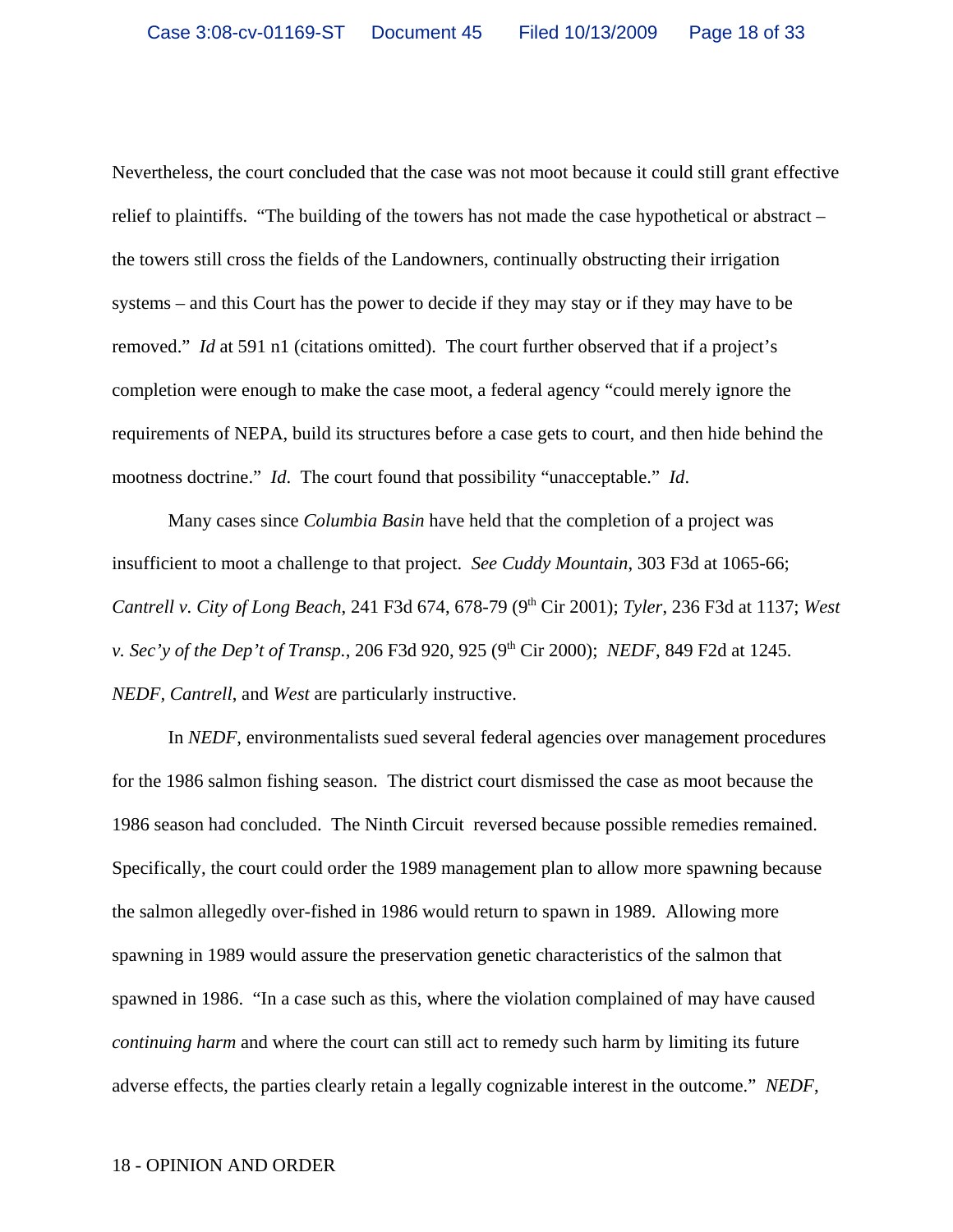849 F2d at 1245 (emphasis added). It did not matter that the plaintiffs had not specifically asked for injunctive relief as to the 1989 season because their request for "such other equitable relief as [the court] deemed necessary 'to repair any damages incurred'" was broad enough to include such a remedy. *Id*.

*Cantrell* concerned a joint reuse plan by the Navy and State of California to lease a former naval base to a company which wanted to convert it into a marine container terminal. The navy base contained buildings listed on the National Register and habitat for several protected species of birds. The plaintiffs challenged the reuse plan as violating state law and NEPA. The district court found the plaintiffs lacked standing, After the plaintiffs appealed, the historic buildings and bird habitats were destroyed. Defendants argued the case was therefore moot. The Ninth Circuit disagreed, concluding that the destruction of the specific buildings and habitat did not leave the plaintiffs without a remedy. Instead, if the defendants were ordered to "undertake additional environmental review," it was possible that "defendants could consider alternatives to the current reuse plan, and develop ways to mitigate the damage to the birds' habitat . . . " *Cantrell*, 241 F3d at 678-79. Thus, because effective relief was possibly available, the destruction of the station and habitat was "insufficient to render the case moot." *Id* at 679.

In *West*, the plaintiffs challenged a two-stage highway interchange construction project, claiming that the FHWA violated NEPA by determining that the project satisfied a categorical exclusion from NEPA. They sought a declaration that the project was not excluded and an injunction against further work on the project until a valid EIS was completed. During the pendency of the litigation, Stage 1 of the project was completed and the interchange was opened to traffic. As a result, the defendants argued that the case was moot. The Ninth Circuit rejected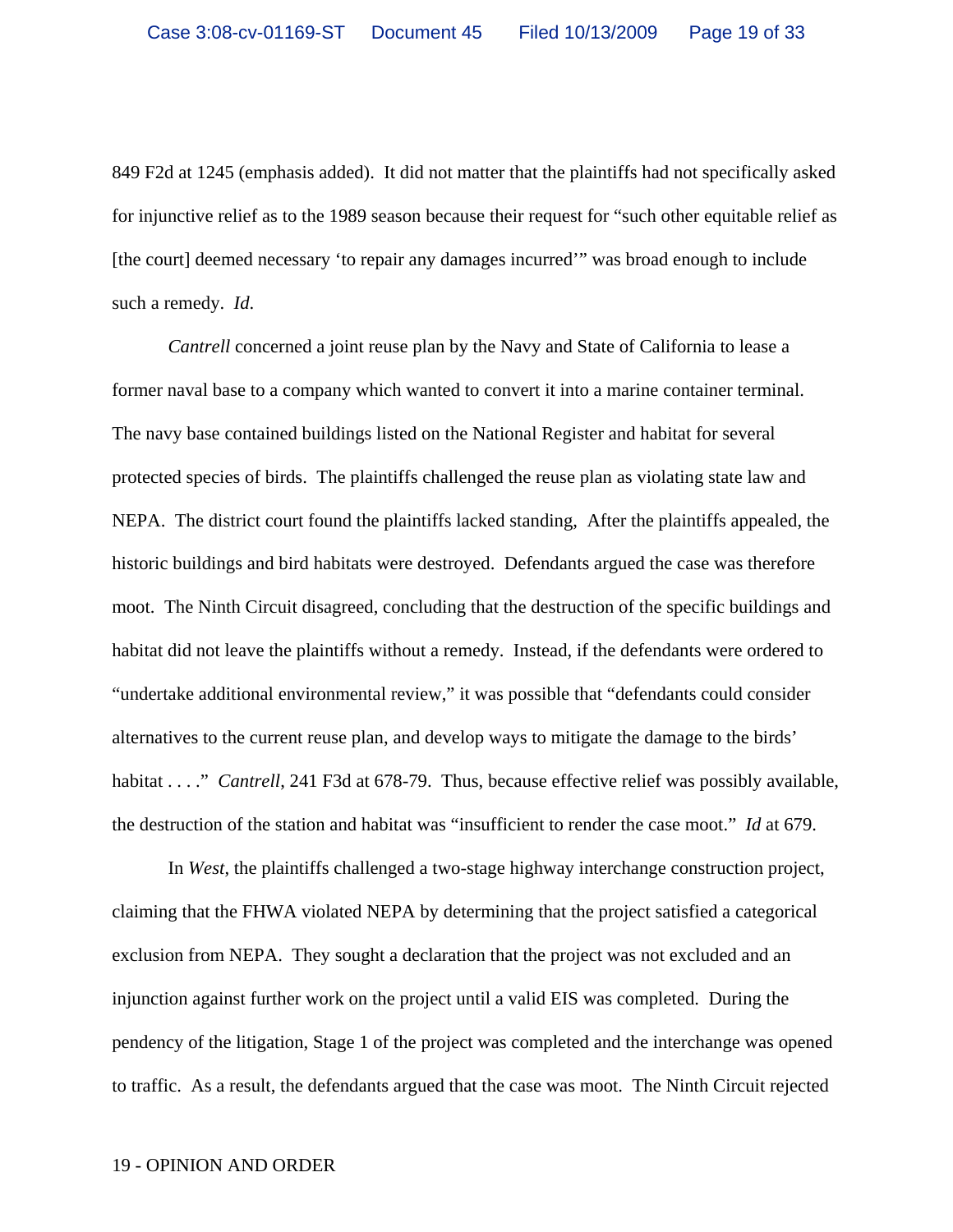that argument, both because Stage 2 was not yet completed and because the court had "remedial powers" to remand the case for additional environmental review and even to order the interchange closed or taken down. *West*, 206 F3d at 925.

"The common thread in these cases" is the existence of a "continuing harm" after the completion of the project where "the court can still act to remedy such harm by limiting its future adverse effects." *Feldman v. Bowmar*, 518 F3d 637, 643 (9<sup>th</sup> Cir 2008), quoting *NEDC*, 849 F2d at 1245. The converse is demonstrated in *Feldman* where the lack of continuing harm rendered a legal challenge moot. In *Feldman*, animal rights activists challenged a plan implemented by the National Park Service ("NPS") to eradicate a non-native feral pig population that was damaging the ecological and archaeological resources on Santa Cruz Island. Under the plan, the agency chose to hire professional hunters to kill the pigs. The activists wanted NPS to choose non-lethal methods of removal. They activists lost on the merits at the district court. Before the appeal could be heard, the NPS eliminated the entire pig population. The Ninth Circuit held that the case was moot because the court could give the activists no remedy now that all the pigs were dead. Unlike the other cases, there was no secondary, continuing injury that the court could alleviate. The only injury occurred when the pigs were shot; that injury was fully in the past, and plaintiffs could not demonstrate "a remediable harm that effects [*sic*] their 'existing interests.'" *Id* at 644.

Similarly, in *Sierra Club v. Penfold*, 857 F2d 1307, 1318 ( $9<sup>th</sup>$  Cir 1988), the court held a challenge to certain mining actions was moot where the mining had been completed. Citing *Columbia Basin*, the court found that "unlike a power transmission line, a completed mining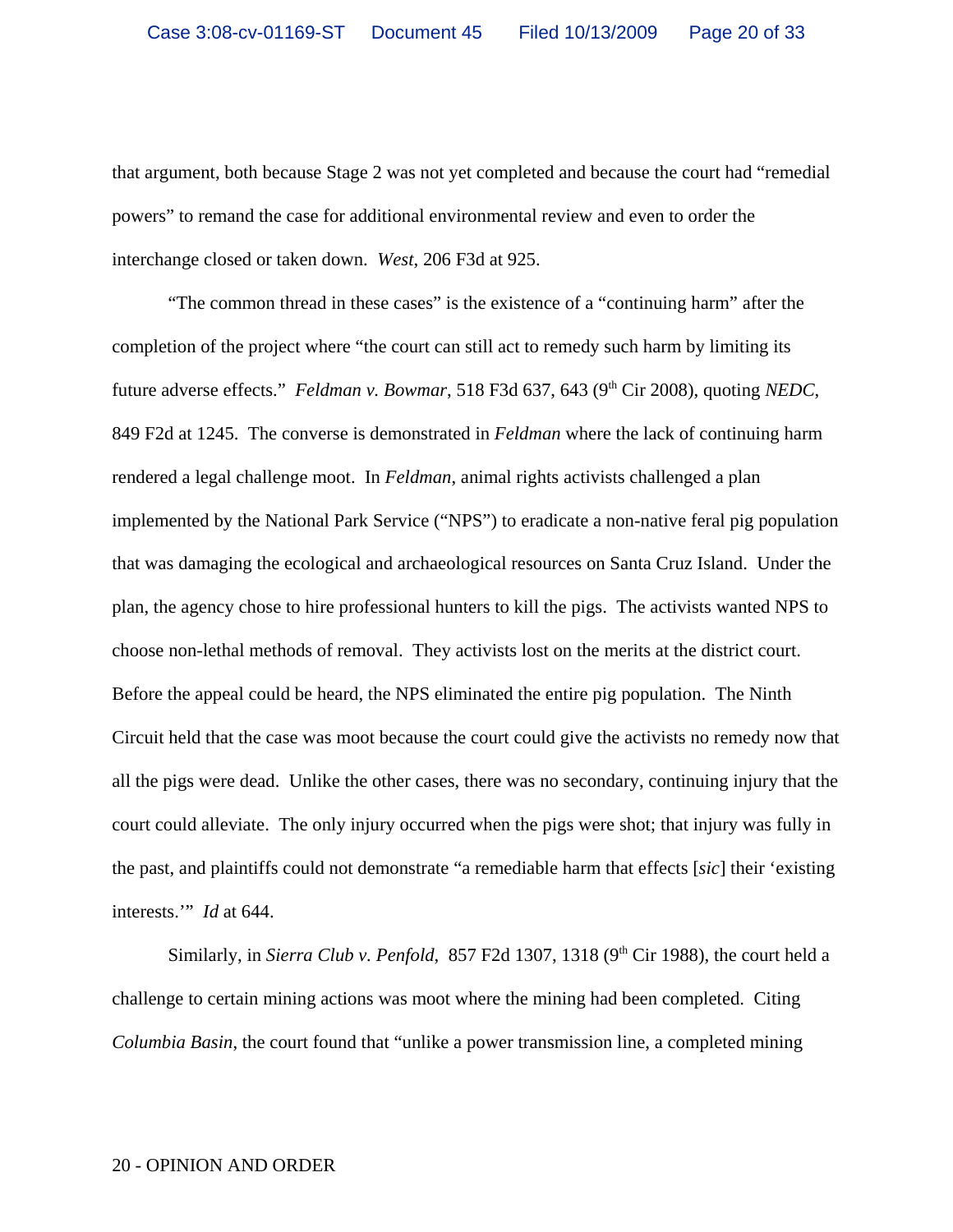operation cannot be moved." *Id*. The impacts of the mines were "not remediable" because the court could not order the mines be "unmined." *Id*.

In view of these cases, the simple fact that the Wildwood-Wemme project is complete does not answer the question of whether this case is moot. Instead, the issue is whether that completed project causes continuing harm to plaintiffs' existing interest that can be redressed through equitable relief available under the APA.

According to defendants, the damage to plaintiffs' interests in the burial cairn, possible stone toll-booth, trees, and any other cultural or historical resources cannot be undone. Even if this court were to set aside the entire project and order defendants to restore U.S. Highway 26 to its pre-project dimensions, the damage to those resources would remain unabated.

Plaintiffs disagree. First, they argue that a legally sufficient NEPA and NHPA review, including consultations with plaintiffs, would document the precise character of the project as Native American traditional cultural property. They maintain that U.S. Highway 26 in the area of the project crosses portion of the Oregon Trail which followed trails used by Native Americans. Similarly, appropriate consultation with plaintiffs would reveal the precise character of the Barlow Road segments crossed by U.S. Highway 26 in the project area. Plaintiffs propose that remediation for these harms could include a revised landscaping plan that uses landscaping and interpretive markers to delineate these historic trails within the right-of-way owned by ODOT.

In addition, plaintiffs argue that appropriate consultation under the NHPA could reveal that the rock pile was in fact a burial cairn signifying that other unmarked Native American graves are in the area. Even though it is now destroyed, defendants could agree to place a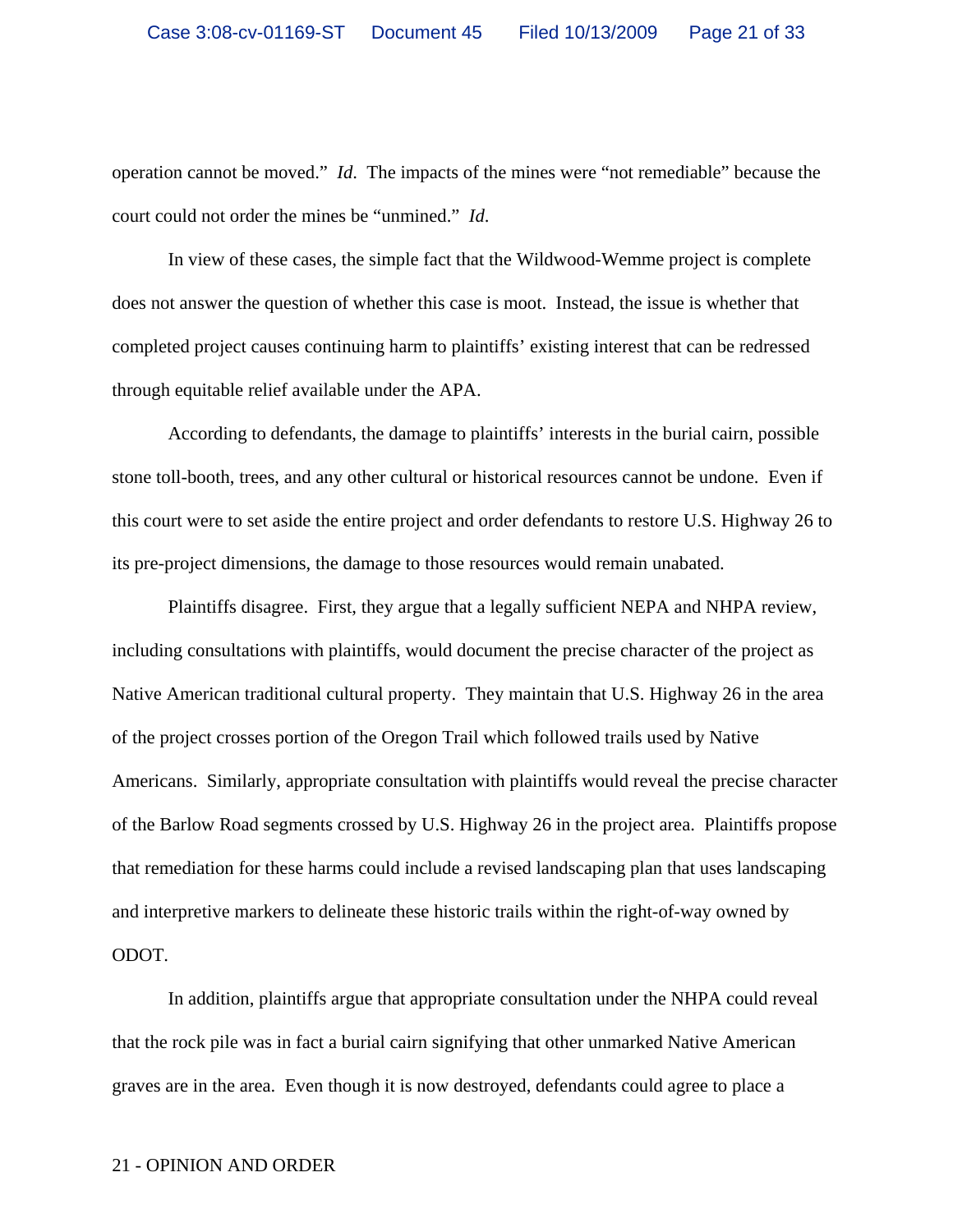commemorative monument or other structure in its place. Similarly, adequate consultation could demonstrate plaintiffs are correct about the stone toll-booth from the Barlow Road which defendants could choose to restore or, alternatively, could provide interpretive signage discussing the road.

Finally, as in *Schlessinger* and *Gordon*, plaintiffs point out that they broadly seek any other relief that this court deems necessary and appropriate, bringing this court's "broad discretion" to shape an equitable remedy to bear.

The court begins its analysis by assuming, as alleged in the FAC, that defendants have violated the NHPA, NEPA, and § 4(f) by failing to consult with plaintiffs on the project, by failing to identify the cultural and historical resources or attempt to mitigate the impact the project had on them, and by completing an inadequate environmental review. This court also assumes that the cultural and historical resources identified by plaintiffs exist and that the project has had an adverse impact upon them. *See Nulankeyutmonen Nkihtaqmikon v. Impson*, 503 F3d 18, 26 ( $1<sup>st</sup>$  Cir 2007) (beginning jurisdictional analysis with assumption that agency's actions violated federal obligations). Based on these assumptions, this court has the power to grant plaintiffs some remedy. That remedy includes enjoining further work on the project, as well as ordering removal of the offending portions of U.S. Highway 26. The court also could order that defendants complete a new NEPA § 106 review and include consultation with defendants. After this additional review, defendants may not reach the same conclusion or may be able to alleviate some of plaintiffs' injuries, for instance, by creating markers or monuments to designate and honor the now lost cultural and historical resources and those that still remain.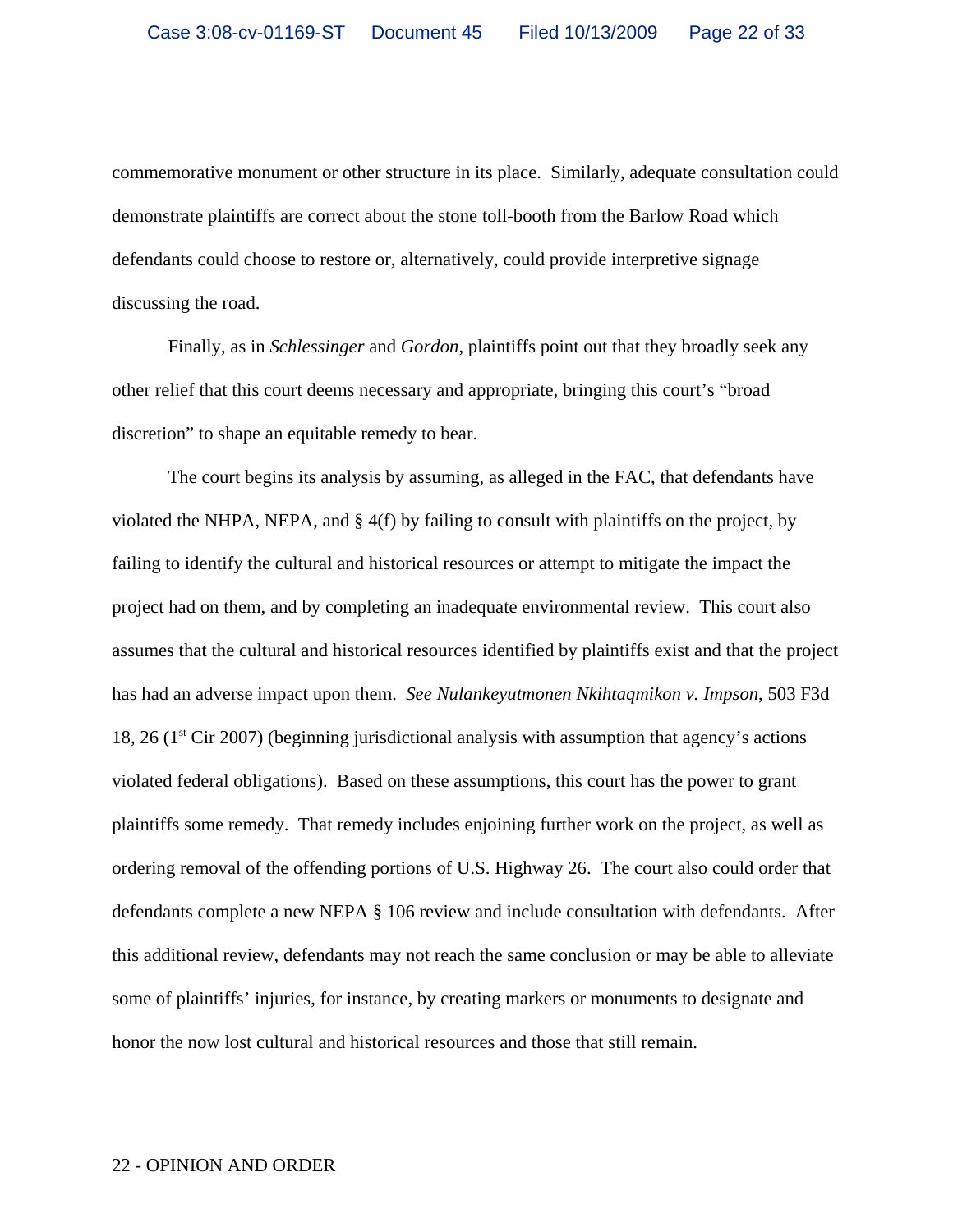Contrary to defendants' assertions, plaintiffs do allege a continuing harm. The expanded portions of U.S. Highway 26 still cross alleged cultural and historical property, possibly including an Native American burial site and portions of the historic Barlow Road. Ground that was once undisturbed has been paved over. While the specific markers plaintiffs allege were located in the project area may have been destroyed, the cultural and historical assets they demarcated may still remain. This case is unlike *Feldman* where the only interest the animal rights activities possessed was in the method used to kill the feral pigs. That interest was extinguished at the same time the pigs were exterminated. Here, as in *Gordon, Cantrell*, and *West*, something of interest to plaintiffs remains despite defendants' destruction of the cairn and toll-booth, such that this court retains the power to provide some remedy.

Defendants also argue that much of plaintiffs' suggested relief is beyond the scope of this court's authority under § 706(2)(A) of the APA which only permits this court to "hold unlawful and set aside agency actions." Much of the affirmative injunctive relief suggested by plaintiffs would only be available under APA § 706(1) which allows the court to "compel agency action unlawfully withheld or unreasonably delayed." But in order to proceed under this provision, plaintiffs must establish that one of the defendant agencies "failed to take a discrete agency action that it [was] required to take." *Norton v. S. Utah Wilderness Alliance*, 542 US 55, 64 (2004). Plaintiffs have not pointed to any provision in the NHPA, NEPA, or § 4(f) that would require the defendants to provide such relief as remedial landscaping or erection of interpretive signage or monuments.

This argument is well-taken but ultimately irrelevant. The court does have the power to order defendants to carry out additional review of the alleged cultural and historical resources in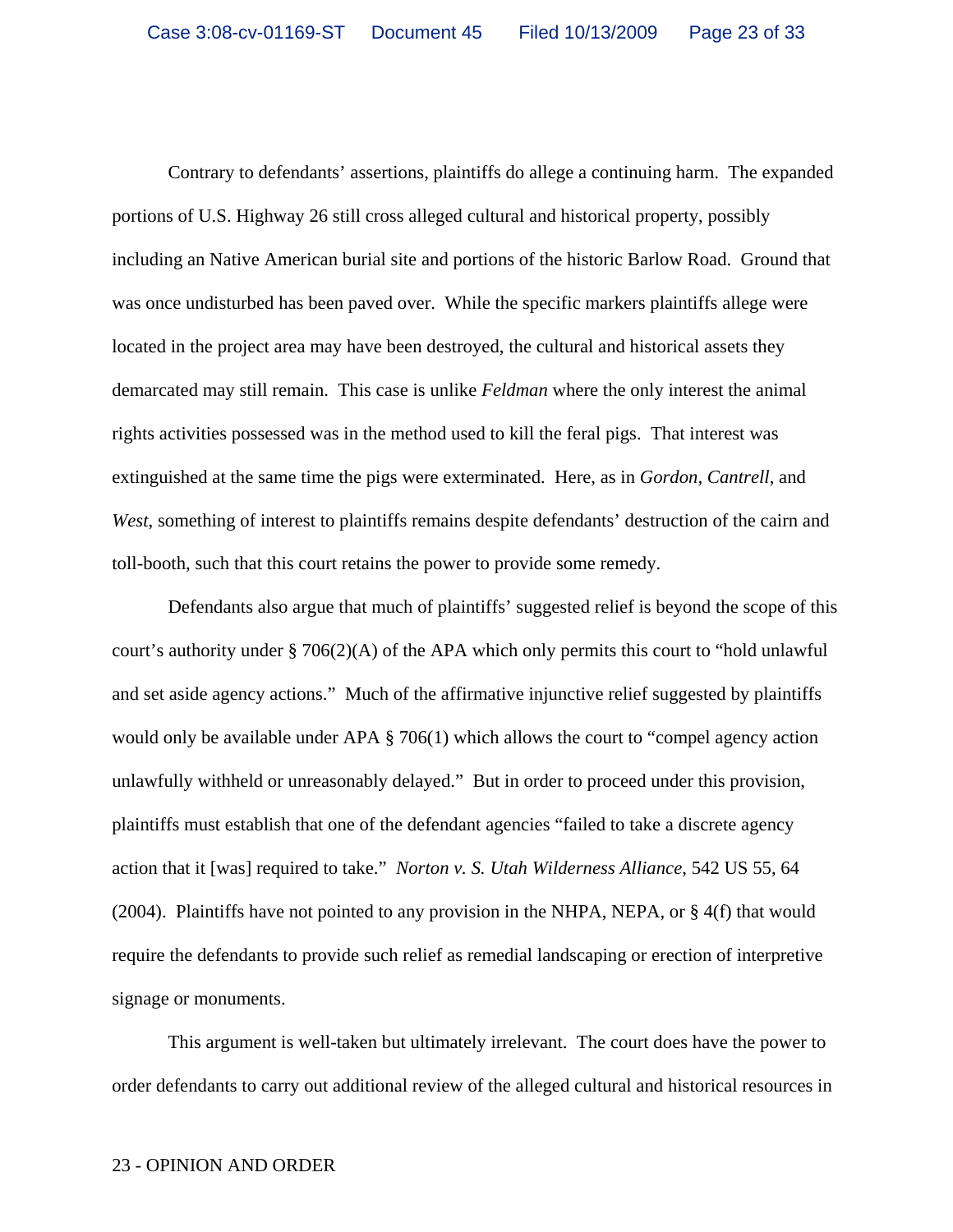the project area in compliance with the NHPA, NEPA, and  $\S$  4(f). While defendants may ultimately come to the same decision, it is also possible that they could agree to some of plaintiffs' demands. That possibility of effective relief is all that is required to establish that this claim is not moot. *NEDF*, 849 F2d at 1245.

The NHPA, NEPA, and § 4(f) are powerful legal mechanisms intended to assure that federal agencies analyze the impacts of their projects on the cultural, historical, and environmental resources of our nation. *See San Carlos Apache Tribe*, 417 F3d at 1097 (observing that "what § 106 of NHPA does for sites of historical import, NEPA does for our natural environment"); *Apache Survival Coalition v. United States*, 21 F3d 895, 906 (9<sup>th</sup> Cir 1994) (finding the NHPA and NEPA "closely related" as "[b]oth are 'stop, look, and listen' provisions . . . that are design[ed] to ensure that Federal agencies take into account the effect of Federal or Federally-assisted programs") (internal and external citations omitted, brackets in original). They allow interested and affected members of the public to provide input to assure that the agency has all the information needed to make an informed decision about a project's impacts prior to undertaking the project. These are key requirements in any federal project or undertaking which cannot casually be set aside. By failing to include key stakeholders in this process, defendants may have acted without information necessary for them to comply with their obligations under these provision. This court will not reward defendants' efficiency in completing the project by shielding them from their obligations under these provisions. Thus, defendants have failed to meet their burden to show that this case is moot.

///

///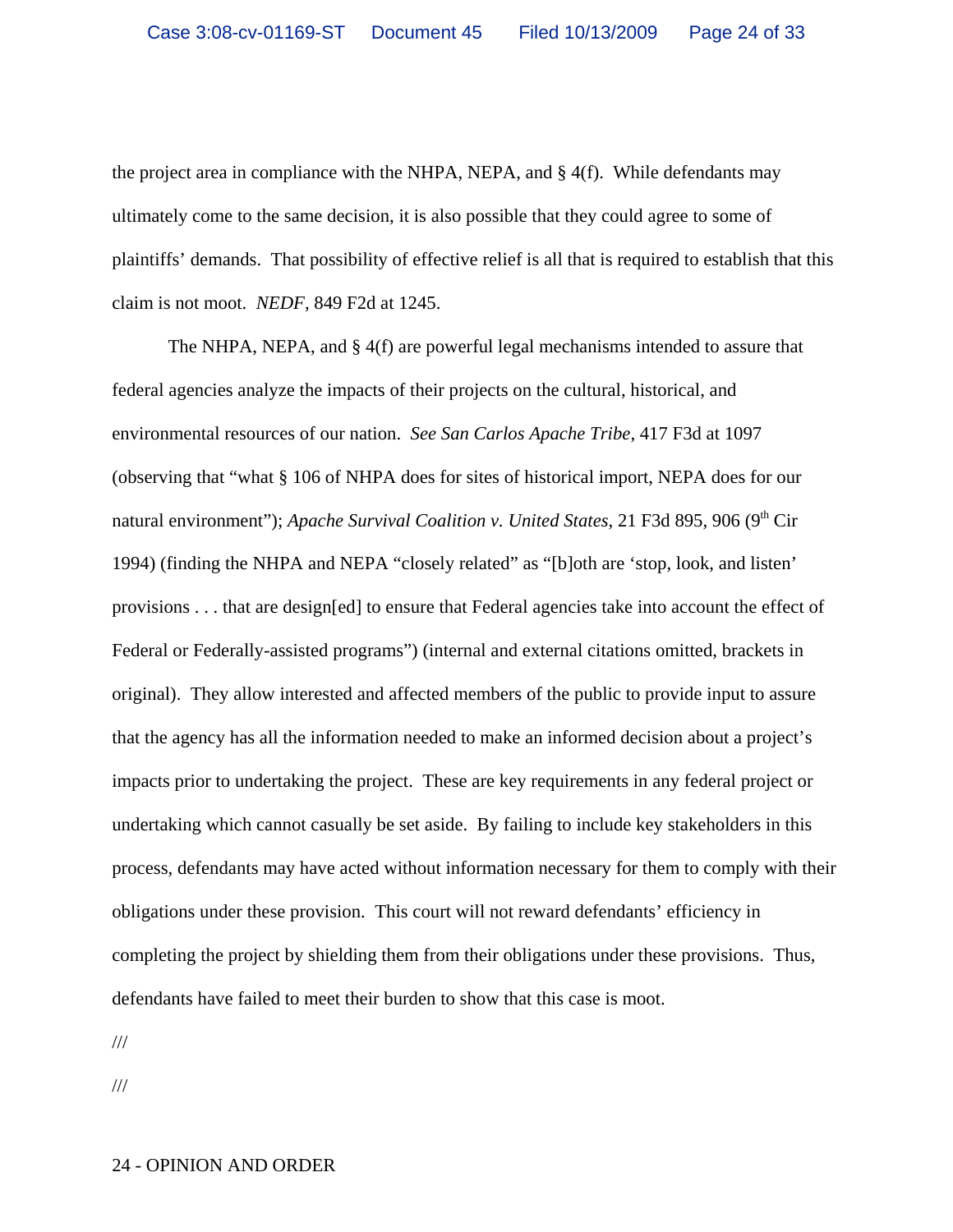///

///

# **B. Standing**

# **1. Legal Standards**

Even if this case presents a live, present controversy, someone must have standing to bring it. Federal courts have developed a number of rules to determine whether a plaintiff has a sufficient stake in a litigation to satisfy both constitutional and prudential limits on standing.

*"*[S]tanding is an essential and unchanging part of the case-or-controversy requirement of Article III" of the U.S. Constitution. *Lujan v. Defenders of Wildlife*, 504 US 555, 560 (1992). To satisfy Article III standing requirements, a plaintiff must show that:

> (1) it has suffered an "injury in fact" that is (a) concrete and particularized and (b) actual or imminent, not conjectural or hypothetical; (2) the injury is fairly traceable to the challenged action of the defendant; and (3) it is likely, as opposed to merely speculative, that the injury will be redressed by a favorable decision.

*Friends of the Earth, Inc. v. Laidlaw Envtl. Servs., Inc.* , 528 US 167, 180-81 (2000).

"'To satisfy the injury in fact requirement, a plaintiff asserting a procedural injury must show that the procedures in question are designed to protect some threatened concrete interest of his that is the ultimate basis of his standing.'" *Beeman v. TDI Managed Care Servs., Inc.*, 449 F3d 1035, 1038 (9th Cir 2006), quoting *Citizens for Better Forestry v. USDA*, 341 F3d 961, 969  $(9<sup>th</sup> Cir 2003)$ . "[E]nvironmental plaintiffs adequately allege injury in fact when they aver that they use the affected area and are persons 'for whom the aesthetic and recreational value of the area will be lessened' by the challenged activity." *Friends of the Earth*, 528 US at 183, quoting *Sierra Club v. Morton*, 405 US 727, 735 (1972). In alleging procedural harm, a sufficient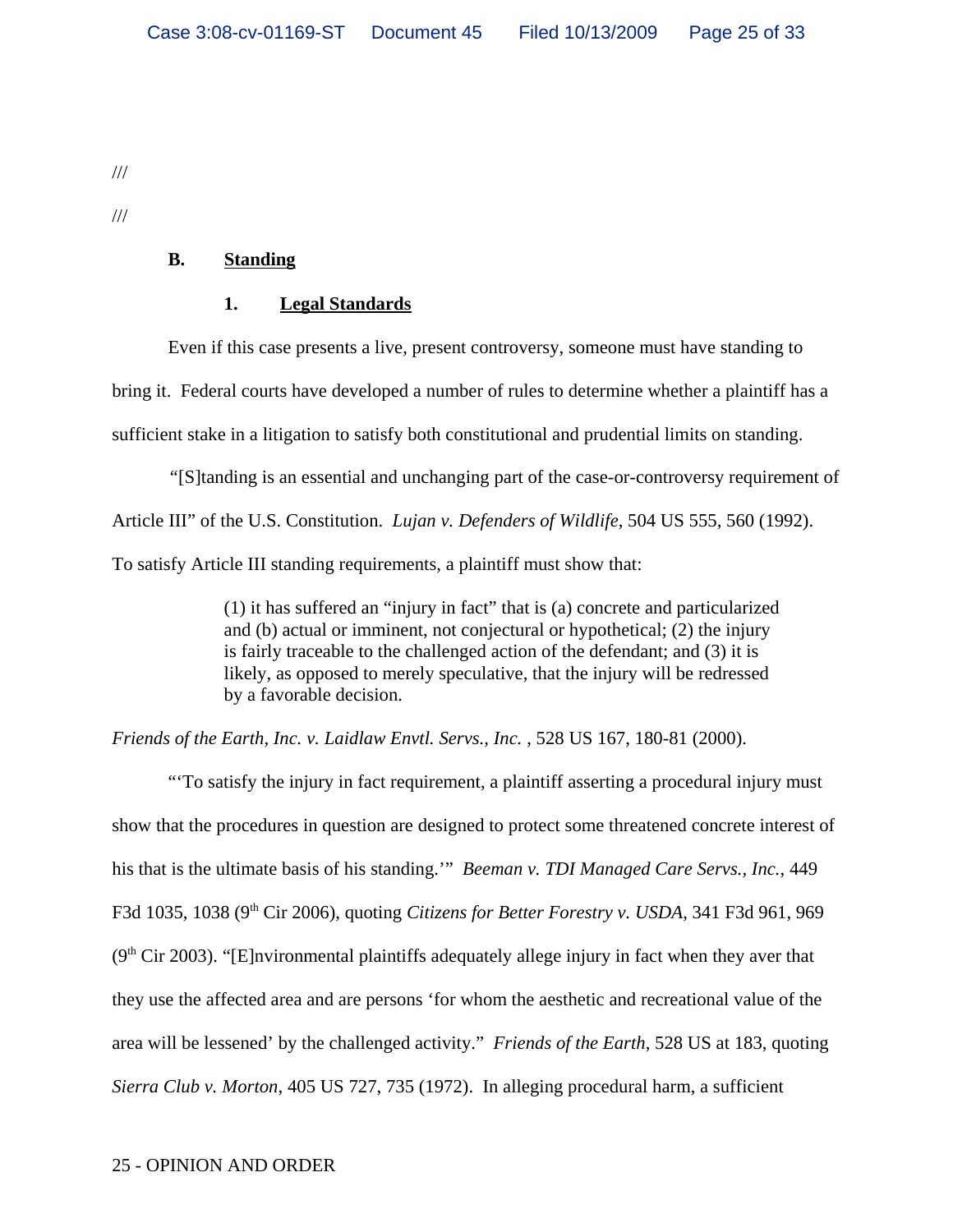"concrete interest" is established by alleging a "'geographic nexus' between the individual asserting the claim and the location suffering an environmental impact.'" *Ashley Creek Phosphate Co. v. Norton,* 420 F3d 934, 938 (9th Cir 2005), quoting *Cantrell*, 241 F3d at 679, *cert denied*, 548 US 903 (2006). This nexus may be established by allegations and affidavits showing that the plaintiff uses the area threatened by a proposed action. *Id* at 939.

Because plaintiffs' alleged injuries are procedural in nature, the third prong of the standing test, redressability, is relaxed such that plaintiffs need not demonstrate that defendants would have reached a different decision upon additional review. Plaintiffs "need not demonstrate that the ultimate outcome following proper procedures will benefit them." *Cantrell*, 241 F3d at 682. Instead, "[p]laintiffs alleging procedural injury . . . need to show only that the relief requested – that the agency follow the correct procedures – may influence the agency's ultimate decision of whether to take or refrain from taking a certain action." *Salmon Spawning & Recovery Alliance v. Gutierrez*, 545 F3d 1220, 1226-27 (9th Cir 2008). However, as recently cautioned by the Supreme Court, "[o]nly a 'person who has been accorded a procedural right to protect *his concrete interests* can assert that right without meeting all the normal standards for redressability and immediacy.'" *Summers v. Earth Island Inst.*, 129 SCt 1142, 1151 (May 19, 2009), quoting *Lujan*, 504 US at 572 n7 (emphasis in *Summers*).

Plaintiffs challenging an agency action under the APA must also meet the additional, prudential standing requirement of showing that their injury falls within the "zone of interest" the law in question was designed to protect. *Cantrell*, 241 F3d at 679. Defendants do not dispute that plaintiffs have satisfied this prudential standing requirement.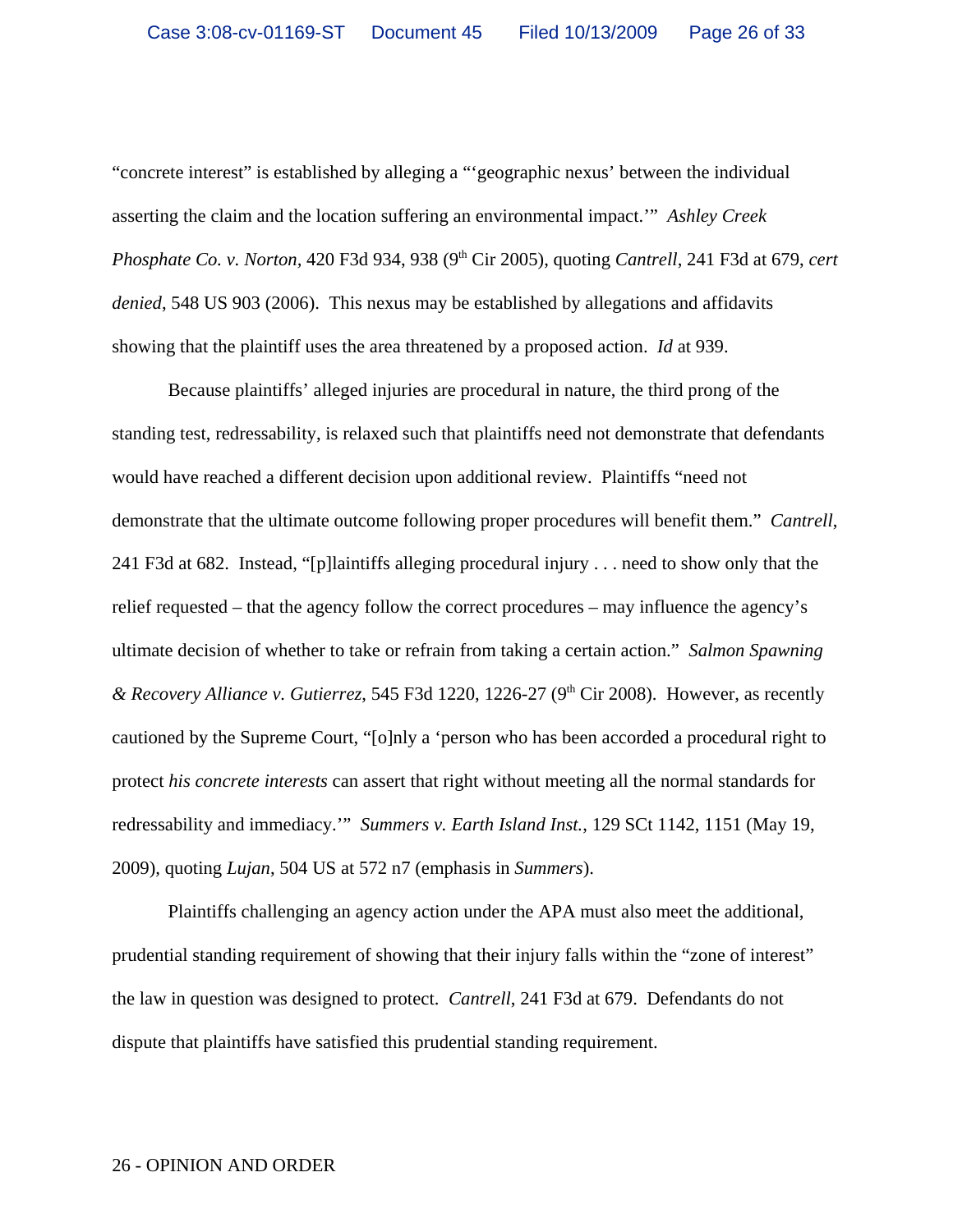An organization may have standing to assert claims on behalf of its members. To do so, it must show: "(a) its members would otherwise have standing to sue in their own right; (b) the interests it seeks to protect are germane to the organization's purpose; and (c) neither the claim asserted nor the relief requested requires the participation of individual members in the lawsuit." *Hunt v. Wash. State Apple Advertising Comm'n*, 432 US 333, 343 (1977); *see also Ecological Rights Found. v. Pac. Lumber Co.*, 230 F3d 1141, 1147 ( $9<sup>th</sup> Cir$  2000). Thus, in order for the organization to be able to sue, at least some of its members must have suffered an injury as a result of the challenged conduct.

### **2. Analysis**

Defendants challenge the standing of Slockish, Jackson, the Klickitat Tribe, and the Cascade Tribe to bring claims under the NHPA, NEPA, or §4(f) for failure to allege a sufficient concrete interest, or geographic nexus, to the project area. The court agrees. None of these plaintiffs assert that they, or any other members of the tribe, have visited, used, or ever plan on visiting or using the traditional cultural resources that allegedly have been impacted by the project. *See Ashley Creek*, 420 F3d at 938 ("Plaintiffs who use the area threatened by a proposed action or who own land near the site of the proposed action have little difficulty establishing a concrete interests."); *Nulankeyutmonen Nkihtaqmikon*, 503 F3d at 27-28 (finding that Native Americans who lived near and used the affected site for a variety of ceremonial and community purposes had established standing to challenge an action under NEPA and the NHPA).

Plaintiffs respond that the special nature of this property excuses them from the geographic nexus typically required in procedural injury claims. Because the property at issue is a "traditional cultural property" of the tribes, they argue that any damage to the cultural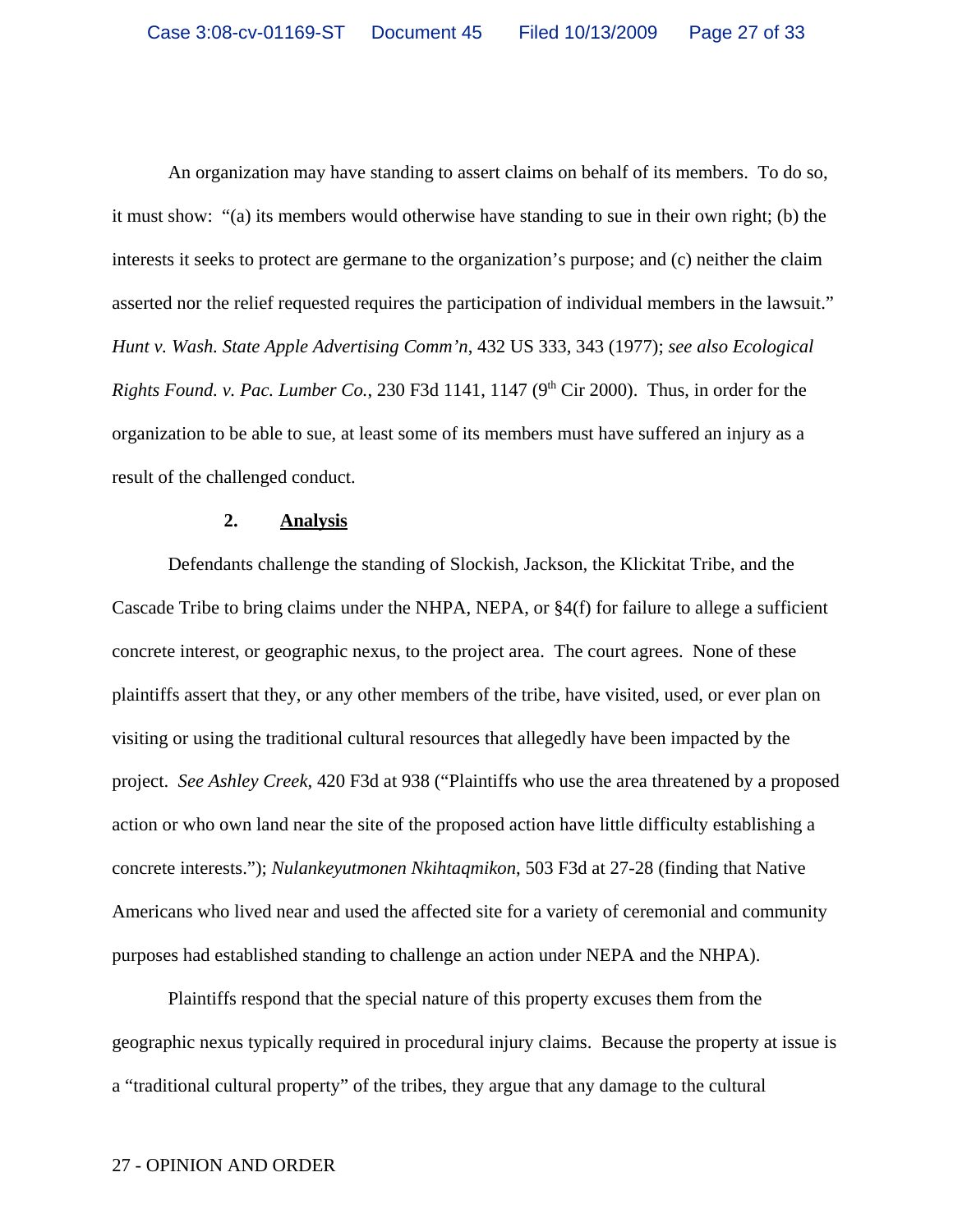resources on that property necessarily injures the individual members of that culture. This "cultural injury," they argue, is sufficient to establish constitutional standing. Plaintiffs cite no legal support for this astoundingly broad assertion of standing. If plaintiffs are correct, then any Native American plaintiff can establish standing to challenge a project governed by any of these statutes by simply asserting that the property involved constitutes a "traditional cultural property" they believe their ancestors have used in the past, irrespective of whether that Native American plaintiff ever plans on visiting or using the resource in question. This court is not aware of any case which countenances this expansive view of Native American standing. *Summers* and other cases stand firmly against it. *See Lujan*, 504 US at 564 (denying standing to plaintiffs who could show only speculative "'some day' intentions" to visit endangered species halfway around the world); *Sierra Club*, 405 US at 735 (holding that an organization lacked standing where it failed to assert in its pleadings or affidavits that its members used the proposed project area "for any purpose, much less that they use it in any way that would be significantly affected by the proposed actions of the respondents"). As these cases demonstrate, Slockish, Jackson, and their tribes, cannot assert a concrete interest in a cultural resource they believe to exist but have never attempted to visit or view and have no immediate plans to visit in the near future.

Nevertheless, the court must still assess whether any party asserting the claims which would otherwise be defeated by these findings, has standing. Defendants have not challenged the standing of Logan, the MHSLPA, or CGS. If any of these parties have standing to bring any of the claims that can be fairly read to assert a legal right they possess, that claim must survive even though the remaining plaintiffs lack standing. *Clinton v. City of New York*, 524 US 417,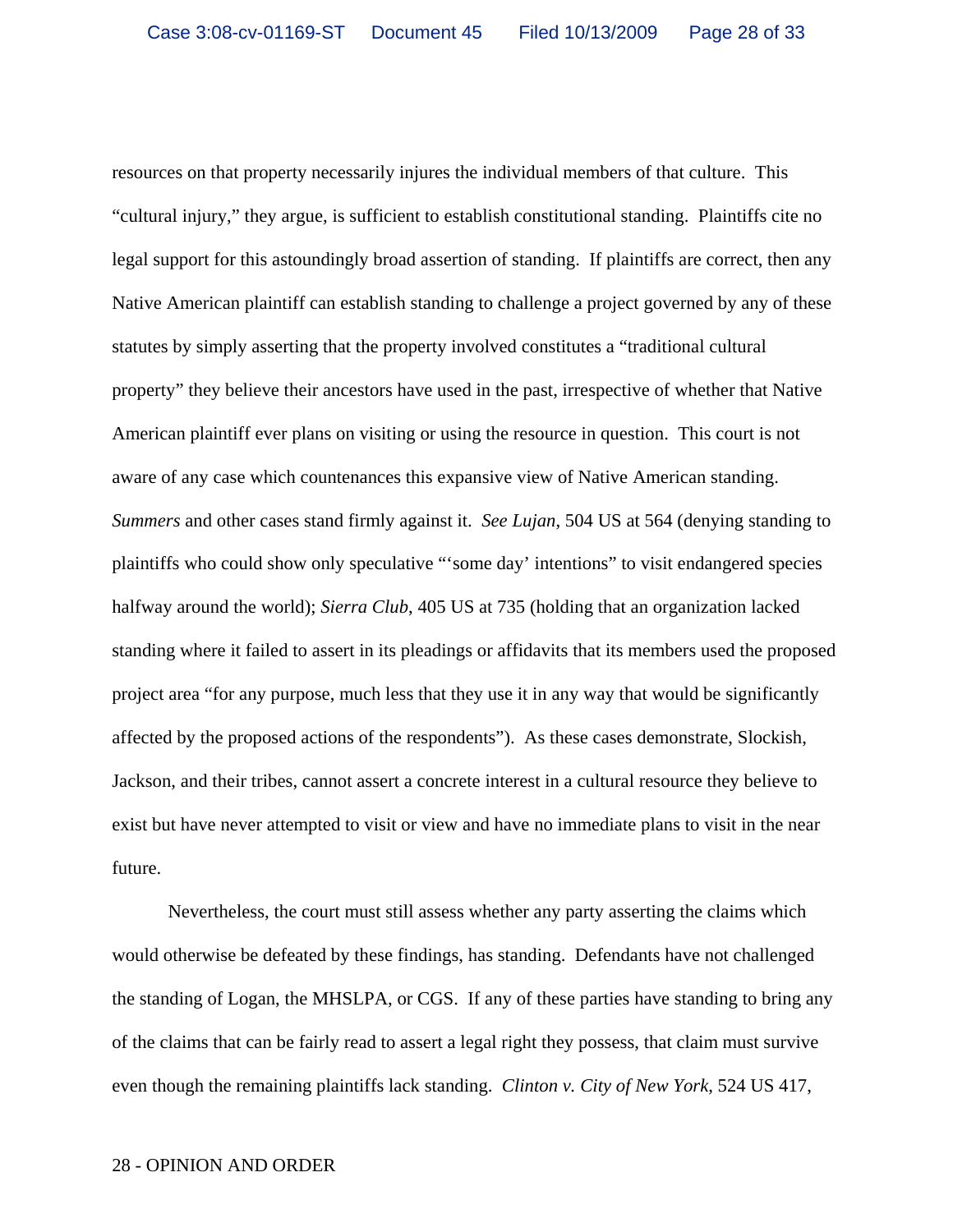431 n19 (1998) (because some plaintiffs had standing it was unnecessary to consider whether the other plaintiffs also had standing), citing *Bowsher v. Synar*, 478 US 714, 721 (1986); *Village of Arlington Heights v. Metro. Housing Develop. Corp.*, 429 US 252, 264 n9 (1977) (holding that where one plaintiff has standing "we need not consider whether the other individual and corporate plaintiffs have standing to maintain the suit"); *see also Nat'l Ass'n of Optometrist & Opticians LensCrafters, Inc. v. Brown,* 567 F3d 521, 523 (9<sup>th</sup> Cir 2009) ("As a general rule, in an injunctive case this court need not address standing of each plaintiff if it concludes that one plaintiff has standing."), citing *Preminger v. Peake*, 552 F3d 757, 764 (9<sup>th</sup> Cir 2008).

All three of these parties claim they use the Wildwood-Wemme project area for cultural, recreational, and aesthetic purposes. They also claim they have suffered injury by the damage done to the cultural, historical, and – in the case of CGS – natural resources located within the project area. These allegations are sufficient to establish individual standing. *See*, *e.g.*, *Montana Wilderness Ass'n v. Frye*, 310 F Supp2d 1127, 1150-51 (D Mont 2004) (finding that Native American who averred that he had personally visited sites of traditional cultural significance in the project area and would do so in the future had standing to sue under both constitutional and prudential requirements).7

However, more is required for the CGS to establish standing. To assert organizational standing, it must allege the factors identified by *Hunt*, including that one of its members has standing. It has failed to do so. Alternatively, the CGS could assert standing on the basis that the organization itself has been injured. This would require the CGS to allege that defendants' actions caused a concrete injury to its activities and a consequent drain on its resources apart

<sup>&</sup>lt;sup>7</sup> Because Logan is a member of MHSLPA and is a party to this lawsuit, this court need not separately analyze MHSLPA's standing under the organizational standing criteria.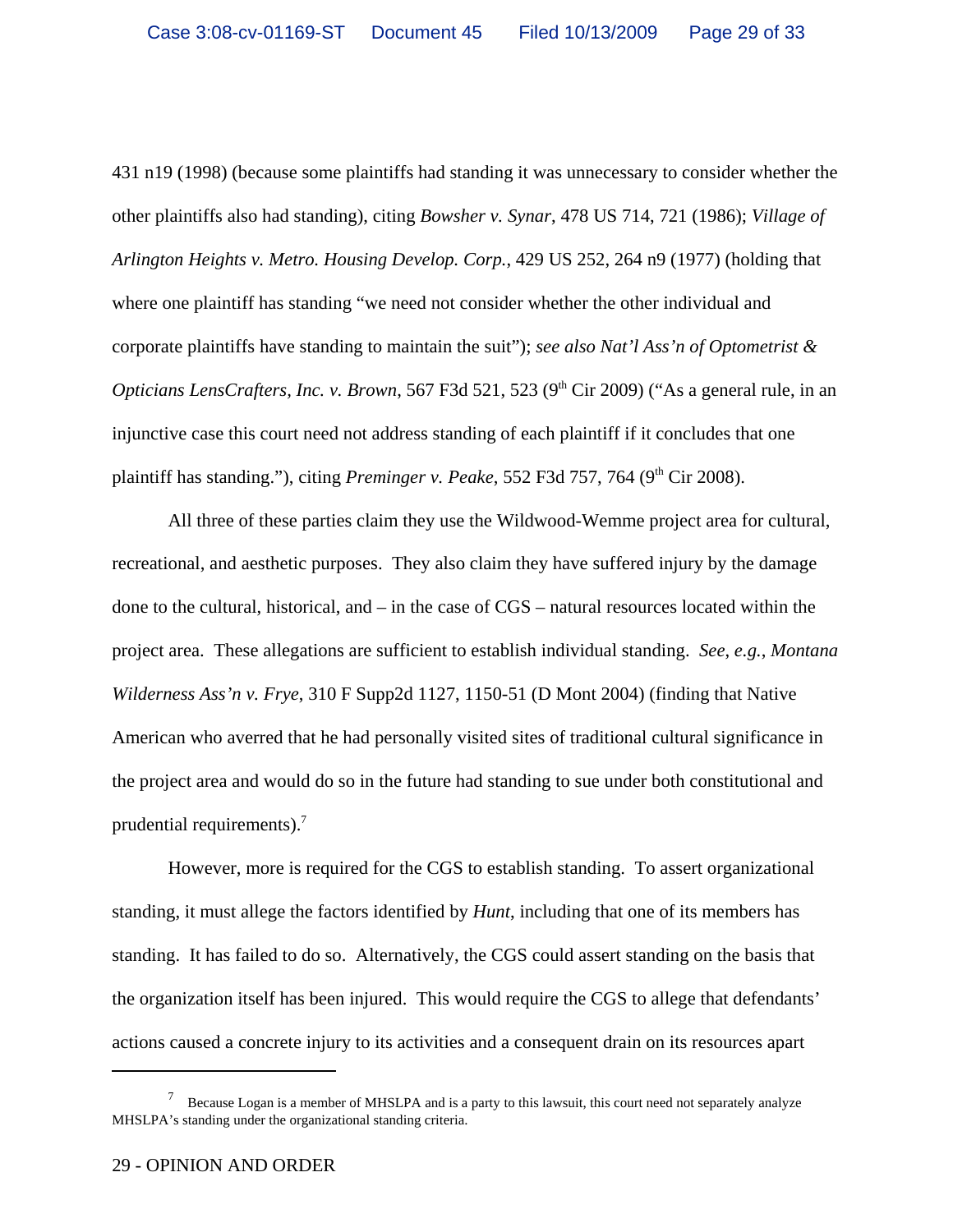from this lawsuit. *Havens Realty Corp. v. Coleman*, 455 US 363, 378-79 (1982); *Spann v. Colonial Village, Inc.*, 899 F2d 24, 27 (DC Cir 1990), *cert denied*, 498 US 980 (1990), *and cert denied*, 498 US 1046 (1991). The CGS makes no such allegation. Without proper allegations of organizational standing or injury to the organization itself, the CGS lacks standing to challenge the Wildwood-Wemme project.

Thus, of all the plaintiffs, only Logan has alleged sufficient facts to establish constitutional standing. Her allegations also bring her within the prudential zone-of-interest requirement. *See Montana Wilderness Ass'n*, 310 F Supp2d at 1150-51. Because Logan has standing, this court has jurisdiction.

Although defendants have not challenged Logan's standing, in the context of challenging the other Native American plaintiffs' standing, they assert that none of the interests identified in the FAC (*e.g.*, burial cairn) are sufficiently concrete to serve as a sufficient interest to establish standing. This court disagrees. The fact that the precise natures of the burial cairn and other alleged historical or cultural resources eligible for protection are uncertain, does not defeat plaintiffs' claims. The NHPA and its implementing regulations are intended not only to protect previously identified resources, but also to aid in the discovery of previously unknown or uncertain resources which are eligible for protection. *See* 36 CFR § 800.4(b)(1) ("the agency official *shall* take the steps necessary to identify historic properties within the area of potential effects" including "make[ing] a reasonable good faith effort to carry out appropriate identification efforts." ) (emphasis added). Indeed, one of the concerns motivating passage of the NHPA was that "historic properties significant to the Nation's heritage [were] being lost or substantially altered, often inadvertently  $\dots$ ." 16 USC § 470(3). A party who believes the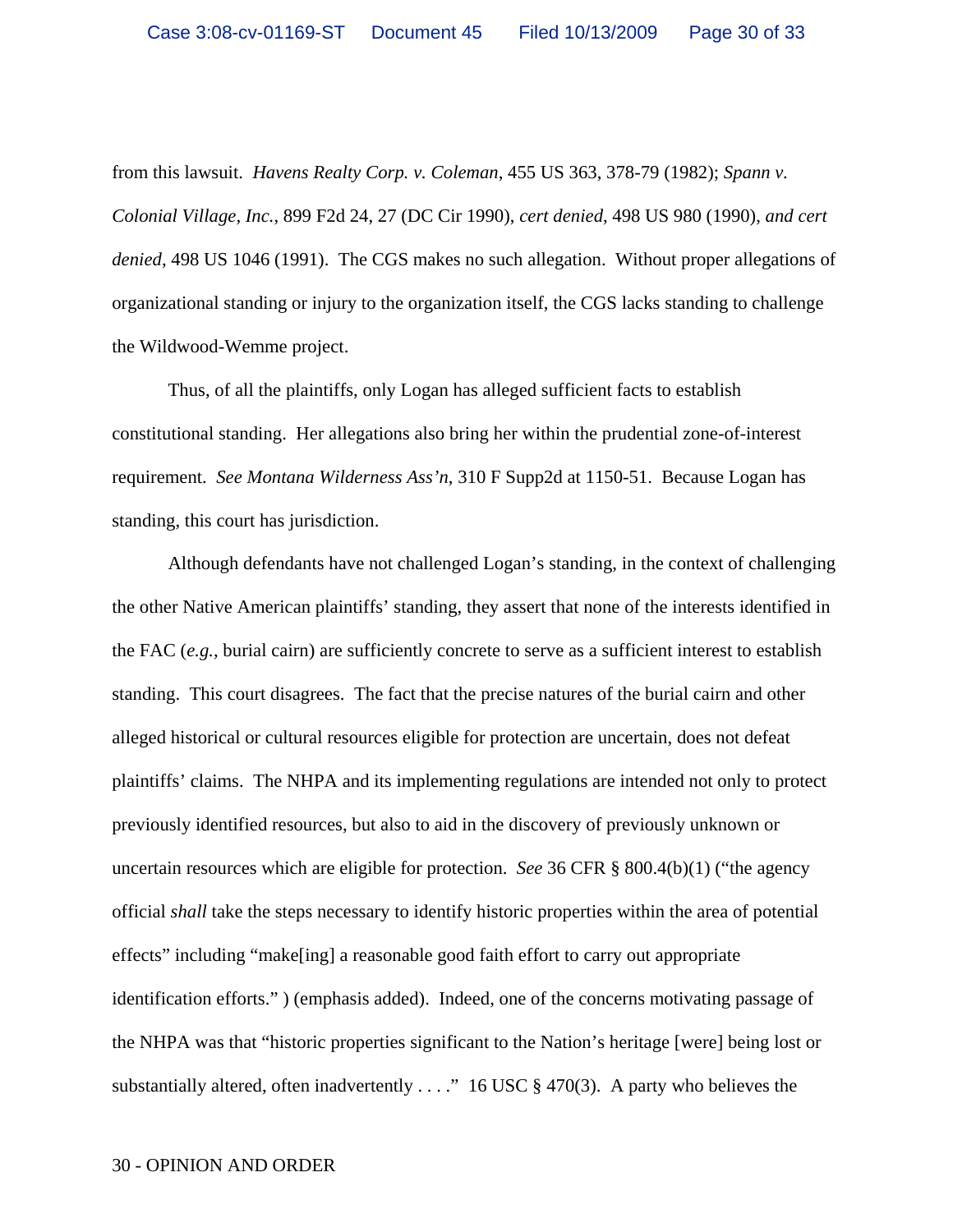agency's analysis was incomplete, resulting in the failure to identify and assess a historical or cultural resource in which she personally has a concrete interest, has standing to challenge that agency action even if the cultural resource at stake has not been clearly identified.

### **II. Legal Sufficiency of Claims**

Even if this court has jurisdiction, defendants challenge the NHPA claims as failing to state a claim on which relief can be granted. In particular, they attack the First Claim that the NHPA analysis was flawed because the FHWA and Garrett failed to consult with the tribes or Native American plaintiffs.<sup>8</sup> Defendants argue that they were under no obligation to consult with the Klickitat or Cascade Tribes because they are not federally recognized tribes entitled to consultation under the NHPA. *See* 16 USC § 470w(4) (defining "Indian Tribe" or "tribe" as used in the NHPA as "an Indian Tribe, band, nation, or other organized group or community . . . which is recognized as eligible for the special programs and services provided by the United States to Indians because of their status as Indians" ); 36 CFR § 800.16(m) (same); *Indian Entities Recognized and Eligible To Receive Services From the United States Bureau of Indian Affairs*, 53 Fed Reg, No. 250, p. 52829 (Dec. 19, 1988) (notice) (listing eligible tribes).

The Klickitat and Cascade Tribes do not sufficiently allege that they are federally recognized tribes. However, the First Claim incorporates all the proceeding paragraphs which include allegations pertaining to the other cultural resources and parties involved in this lawsuit. FAC,  $\P$  41. Although not a model of clarity, the First Claim can be read as a claim brought not

<sup>&</sup>lt;sup>8</sup> This challenge is necessarily limited to the First Claim brought against the FHWA and Garrett. The Second and Third Claims allege that the FHWA and Garrett failed to employ a qualified archaeologist resulting in a failure to identify the cultural and historical resources in the project area. The Seventh, Eighth, and Ninth Claims allege that the ACHP and the BLM failed entirely in their duties under the NHPA and do not rest on any allegation of violating the NHPA by failing to consult with the tribes.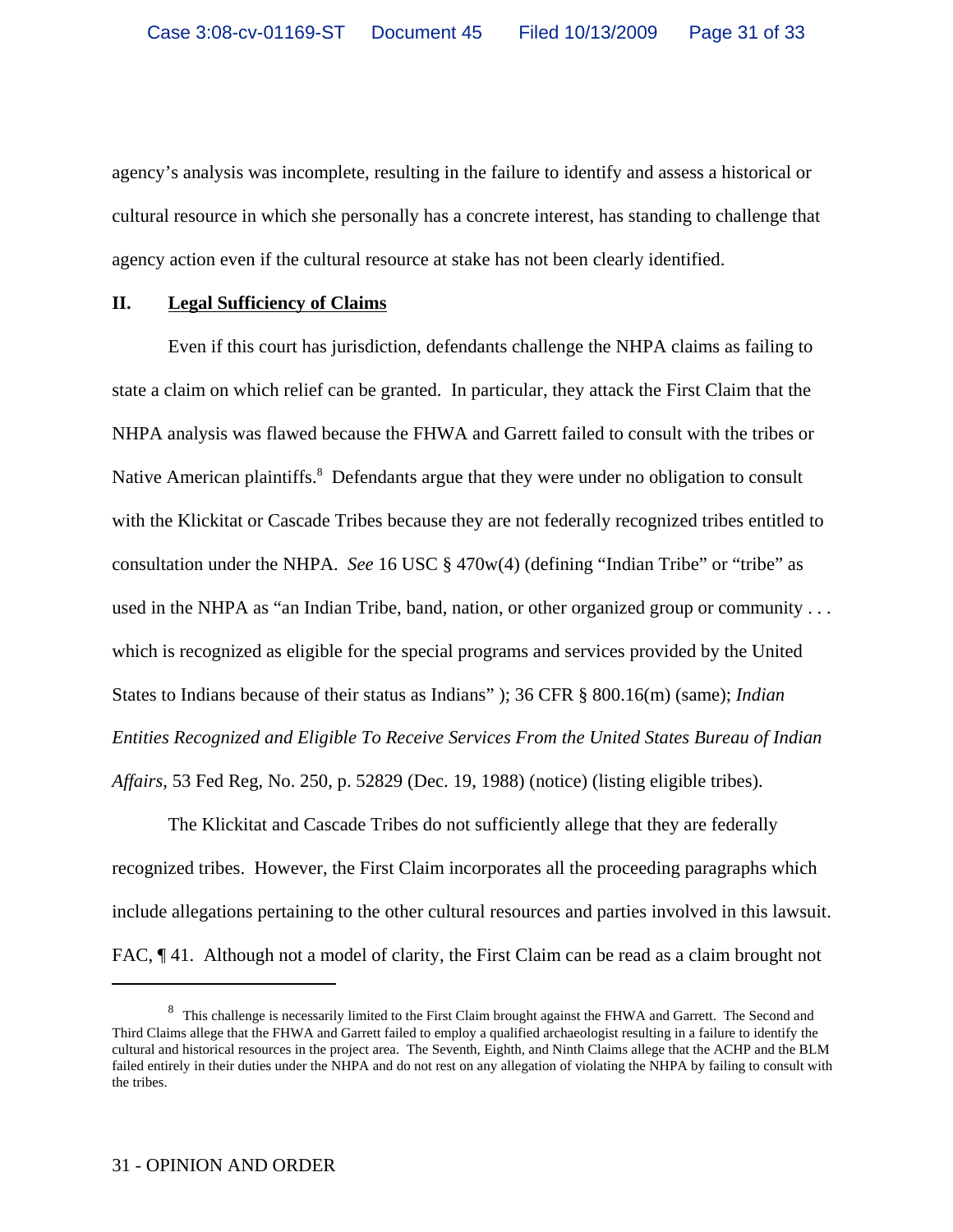just by the tribes, but also by all plaintiffs, including Logan, who complain that the FHWA erred in leaving the Klickitat and Columbia Tribes out of the § 106 process.

Such a claim by a non-tribal member is not unprecedented. In *Montana Wilderness Ass'n*, a plaintiff alleged that the BLM's failure to consult several Indian tribes of which he was not a member violated the NHPA. The court held that the plaintiff had standing to assert that claim because he averred that his own Indian tribe had used the land and that he personally had visited sites of cultural significance in the area, and because the NHPA protects the right of "any member of the public who can demonstrate sufficient interest in the preservation of the historical lands at issue." *Id*, 310 F Supp2d at 1150-51.

Moreover, reading the FAC as a whole, the central grievance presented by the NHPA claims is defendants' inadequate § 106 analysis, resulting in their failure to identify the extant cultural and historical resources located within the project area. Although the FAC contains inartfully pled claims, and may even allege that defendants should have taken steps that they are not legally required to take, *i.e.*, consulting with the Klickitat and Cascade tribes, Logan has properly pled a claim under the NHPA. Additional amendment may be necessary to clarify the precise nature of the claim.

The fact that the tribes and their respective chiefs lack standing is not fatal to these claims. Logan has sufficient standing to assert the various claims at issue, given the broad class of individuals protected by the NHPA's procedural requirements and the requirement that pleadings be construed broadly in favor of plaintiffs on motion to dismiss. *Thomas v. Mundell*, 572 F3d 756, 760 ( $9<sup>th</sup>$  Cir 2009). At the pleading stage, the allegations by Logan are sufficient to survive a FRCP 12(b)(6) motion to dismiss.